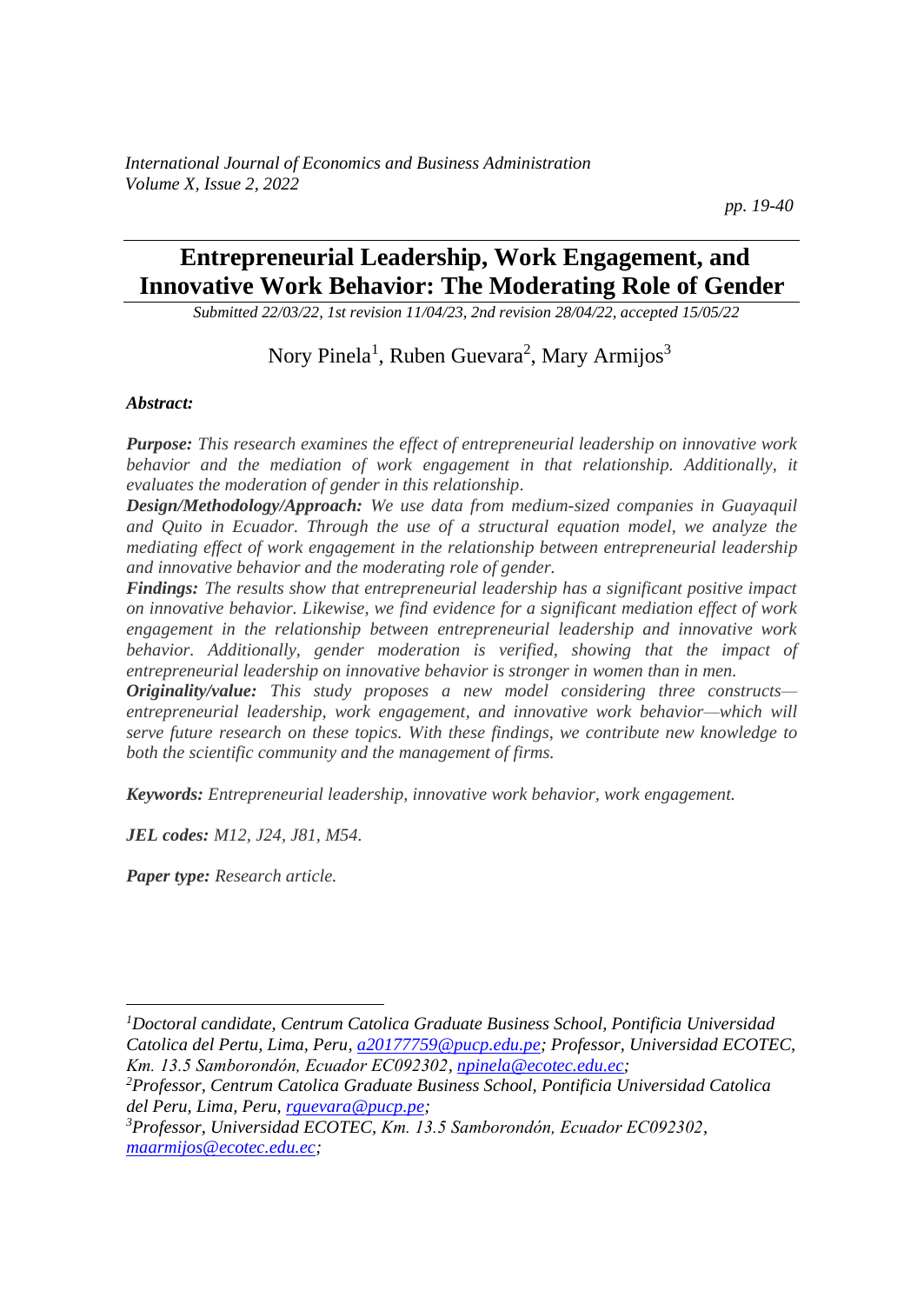# **1. Introduction**

In a competitive and changing business world, innovation and creativity are critical factors for gaining a competitive advantage and achieving organizational sustainability (Cai *et al.,* 2018; Chow, 2018). For instance, entrepreneurial leadership is a strategic leadership style (Fontana and Musa, 2017) that can contribute to this competitive advantage. The leadership styles can improve work engagement of employees not only directly but also indirectly through increased job resources and decreased job demands (Schaufeli, 2015; Schaufeli and Bakker, 2004). Therefore, entrepreneurial leadership has an impact on work engagement, which can, in turn, develop innovative work behavior (Bani-Melhem *et al.,* 2018; Bogilović *et al.,* 2020).

The purpose of this study is to determine the effect of entrepreneurial leadership on innovative work behavior and the mediation of work engagement in that relationship; we also estimate the moderation effect of gender. The scales used for the questionnaire are the entrepreneurial leadership scale developed by Renko et al. (2015), the Schaufeli and Bakker (2003) work engagement scale, and the innovative work behavior scale developed by Janssen (2000). The survey was carried out on medium-sized manufacturing firms from Quito and Guayaquil in Ecuador.

Few studies can be found in the literature on the three constructs entrepreneurial leadership, work engagement, and innovative work behavior. The contribution of this study considers the research needs concerning entrepreneurship (Anwar *et al.,* 2021), entrepreneurial leadership (Bagheri, 2017; Bagheri and Akbari, 2018; Bagheri and Harrison, 2020), its relationship with sociodemographic characteristics (Bagheri and Akbari, 2018; Kimbu *et al.,* 2021), work engagement (Agarwal, 2014; Agarwal *et al.,* 2012; Ahmad and Gao, 2018; Amor *et al.,* 2020; De-la-Calle-Durán and Rodríguez-Sánchez, 2021; Hakanen *et al.,* 2021; Iqbal *et al.,* 2022; Karatepe *et al.,* 2020), innovative work behavior (Akbari *et al.,* 2021; Akram *et al.,* 2020; Bani-Melhem *et al.,* 2018; Iqbal *et al.,* 2022; Knezović and Drkić, 2020; Li *et al.,* 2020; Saeed *et al.,* 2018; Wang *et al.,* 2020), and the mediation mechanisms between entrepreneurial leadership and innovative work behavior (Akbari *et al.,* 2021; Li *et al.,* 2020).

Therefore, this study addresses this empirical knowledge gap theoretically and empirically. It constructs a structural equation model linking the three latent variables mentioned above. The main findings show that these links are significant, contributing new knowledge for both the scientific community and the managers of firms.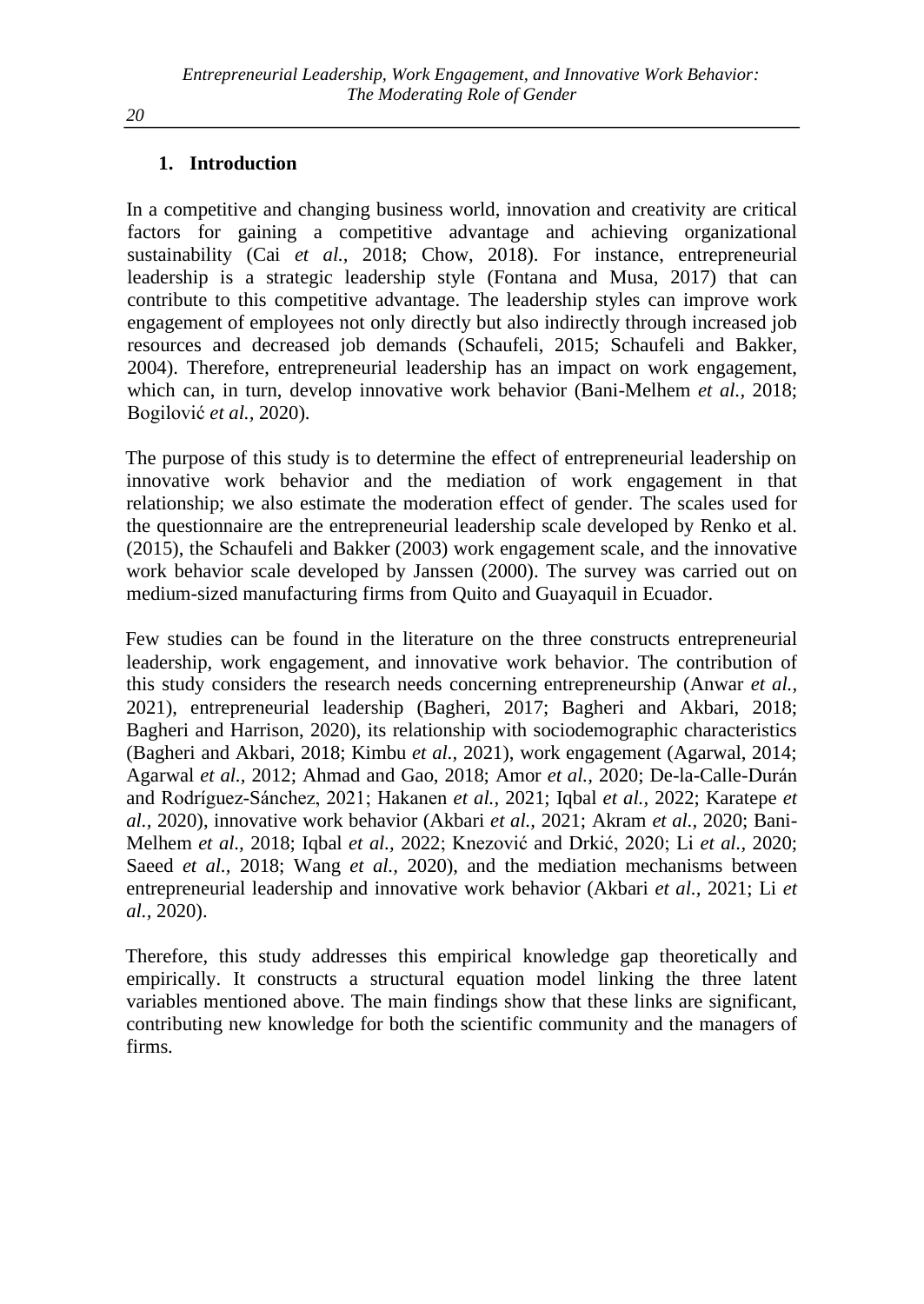### **2. Literature Review**

### **2.1 Entrepreneurial Leadership**

According to Darling *et al.* (2007) entrepreneurial leadership can be defined as the process of influencing organizations through leadership and direct participation in value creation. Renko *et al.* (2015) established that entrepreneurial leadership implies influencing and guiding the performance of group members toward the achievement of organizational goals that involve the recognition and exploitation of entrepreneurial opportunities. They developed and validated a scale called ENTRELEAD to measure employees' perception of the attitudes that identify an immediate manager or team leader as an entrepreneurial leader.

Moreover, Fontana and Musa (2017) defined entrepreneurial leadership as a leadership style that focuses on making heterogeneous talents in a firm work in a more creative and innovative way to respond to an uncertain business environment (innovation process) and create adequate strategies and novel results (innovation performance). Therefore, this type of leadership seeks to boost the creativity of employees, thus adjusting to the trends of the current century (Mehmood *et al.,* 2021). Additionally, Liu *et al.* (2022) found that entrepreneurial leadership is related to the capacity of employees to improvise. Regarding small and medium-sized enterprises (SMEs), Nguyen *et al.* (2021) highlight the importance of entrepreneurial leadership because of its influence on business performance.

### **2.2 Innovative Work Behavior**

The literature review showed that innovative work behavior begins with the work of Kanter (1988), who explained that the innovation process is carried out through four phases: the identification of problems and brainstorming solutions; the search for partnerships or sponsorships that allow companies to obtain the necessary power to materialize their ideas; the realization of the ideas, producing innovation and the diffusion or adoption of the innovation.

Janssen (2000) was the first to try to develop a multidimensional measure of innovative work behavior. He considered three behavioral tasks—idea generation, idea promotion, and idea realization—and concluded that their items would be better combined and used as a single additive scale. De Jong and Den Hartog (2008) confirmed the hypothetical relationships between innovative work behavior and participative leadership, distinguishing four forms of innovative work behavior that develop within the innovation process.

Recently, Alheet *et al.* (2021) found that other type of leadership, transformational leadership, stimulates positively the innovative work behavior of employees. In addition, Afsar *et al.* (2021) studied various elements that could lead to an innovative work behavior, such as, cultural intelligence, engagement and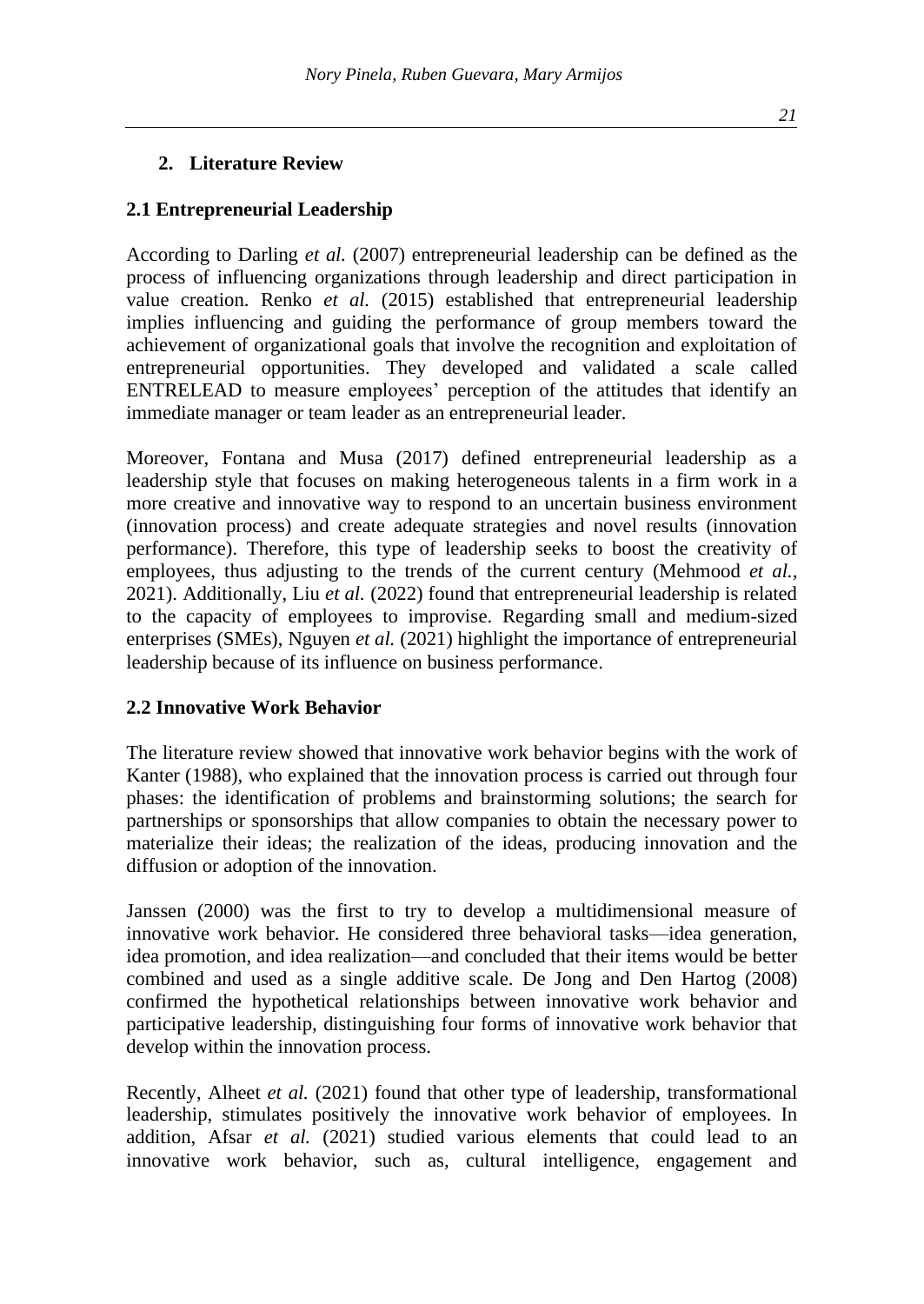interpersonal trust. The authors demonstrate that cultural intelligence does have an impact on innovative work behavior, and interpersonal trust and engagement act as partial mediators on that relationship.

Furthermore, Wang *et al.* (2022) show how high-involvement work practices (empowerment of employees) impact the innovative work behavior. Similarly, Datta *et al.* (2021) demonstrate that human resource management practices can boost the talent of workers, hence increasing innovation at work.

# **2.3 Work Engagement**

Kahn (1990) began studying work engagement based on the role theory of employees at work. He distinguished that, in engagement, people express themselves physically, cognitively, and emotionally during role tasks, the components of engagement being the physical, cognitive, and emotional factors. Furthermore, Schaufeli *et al.* (2002) conceptualized work engagement as a positive, satisfying, work-related state of mind composed of three elements—vigor, dedication, and absorption—and developed a scale for its measurement based on them: (a) vigor is distinguished by high energy levels and mental resilience, the willingness to invest effort in work, and persistence even in the face of difficulties; (b) dedication denotes a sense of importance, enthusiasm, inspiration, pride, and challenge; (c) absorption is defined in terms of psychological identification with the job.

Regarding these elements, Neuber *et al.* (2022) showed that the three elements of engagement have a positive relationship with performance at work, and only vigor and dedication show a negative relationship with absenteeism.

Among the factors that can improve the work engagement, Garg *et al.* (2017) identify that labor satisfaction has a positive impact on engagement. By other side, Reina-Tamayo *et al.* (2018) found that that the joint effect of job demands that challenge labor or personal resources leads to higher levels of work engagement. Whereas the factors that could diminish work engagement are the job demands that hinder the labor or personal resources (Reina-Tamayo *et al.,* 2018) and high levels of work stress (Gómez-Salgado *et al.,* 2021).

# **2.4 Entrepreneurial Leadership and Innovative Work Behavior**

The relationship between the constructs entrepreneurial leadership and innovative work behavior has been explored by a few researchers. In China, it has been shown that leaders who adopt entrepreneurial behaviors, such as identifying and exploiting opportunities, are more likely to encourage innovative behavior among employees (Newman *et al.,* 2018). In the same country, Li *et al.* (2020) found a positive and significant effect of entrepreneurial leadership on the innovative work behavior of employees. In other contexts, research performed by Newman *et al.* (2017) on a population of employees and entrepreneurs of small social enterprises in Australia,

*22*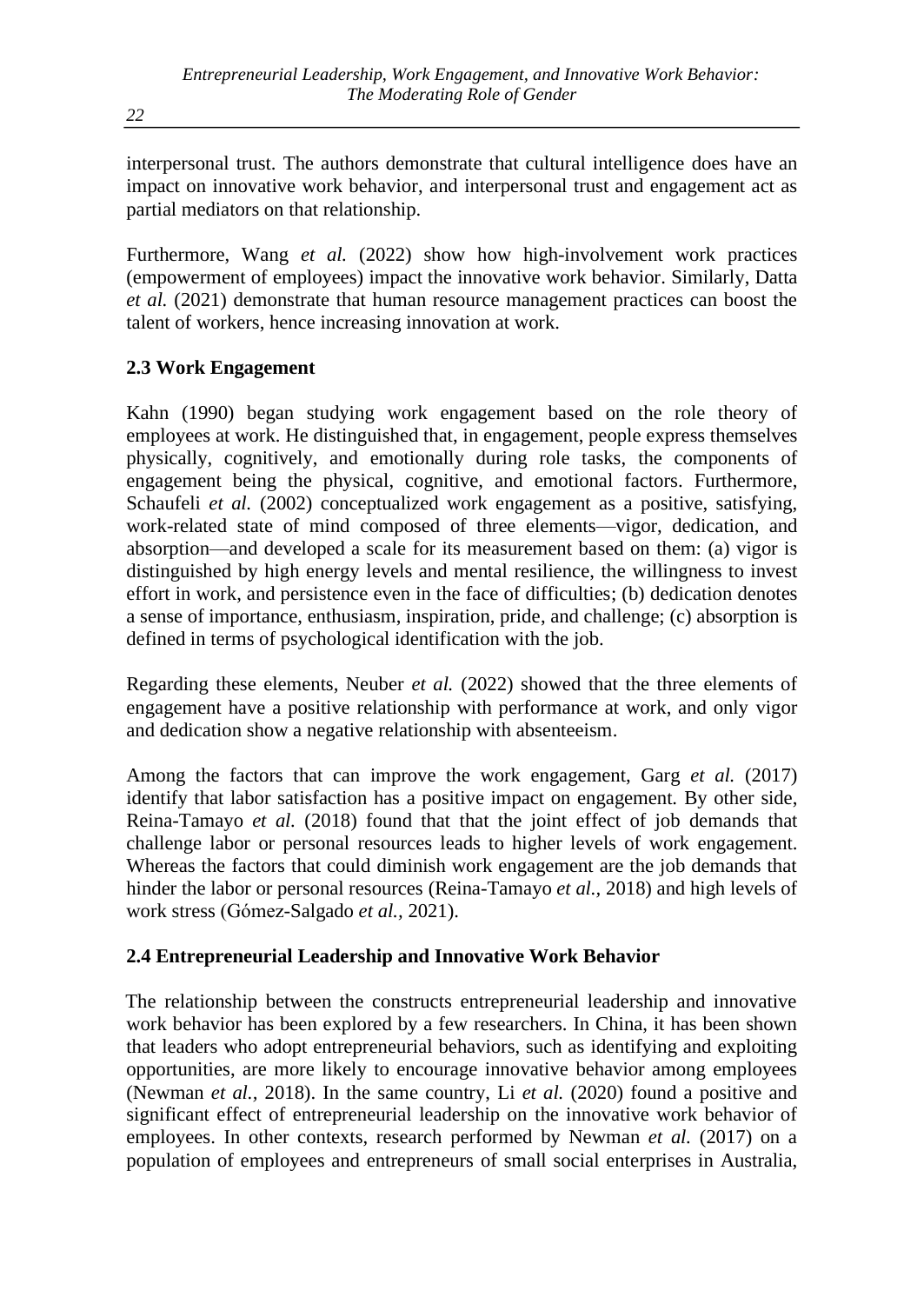Canada, and the United Kingdom confirmed that entrepreneurial leadership is positively related to the innovative behavior of followers.

In high-tech companies, entrepreneurial leadership has been found to foster innovative employee behavior through the mediating mechanisms of creative selfefficacy and passion for invention (Bagheri and Harrison, 2020). In small and medium-sized companies, findings have indicated that entrepreneurial leadership exerts a significant and positive impact on the innovative work behavior of employees (Akbari *et al.,* 2021).

### **2.5 Entrepreneurial Leadership and Work Engagement**

The literature review on the link between entrepreneurial leadership and work engagement allows us to identify studies that have tested hypotheses between different leadership styles and work engagement. For instance, Amor *et al.* (2020) found that transformational leadership is a significant predictor of work engagement.

Other studies have confirmed, through their hypotheses, the positive and significant effect between authentic leadership and work engagement (Giallonardo *et al.,* 2010; Leal *et al.,* 2021; Oh *et al.,* 2018), between ethical leadership and work engagement (Ahmad and Gao, 2018; Asif *et al.,* 2019), between servant leadership and work engagement (Cai *et al.,* 2018), and between entrepreneurial leadership and organizational engagement, the latter being different from work engagement.

Rahmadani and Schaufeli (2022) confirm the importance of leadership on engagement; they found that transformational and engaging leadership have a positive relationship with work engagement. Schaufeli (2021) asserts that engaging leadership relates to the different mechanisms (such as motivation) that a leader can exert on employees so that they commit to their work.

### **2.6 Work Engagement and Innovative Work Behavior**

Different researchers have linked the constructs work engagement and innovative work behavior. Agarwal *et al.* (2012) showed that, in service sector firms from India, work engagement is positively correlated with innovative work behavior. In the same way, in manufacturing and pharmaceutical firms, findings have revealed that job engagement significantly influences the innovative work behavior of employees (Agarwal, 2014). In the banking sector, Garg and Dhar (2017) found that the exchange between the leader and the employee has a positive effect on the innovative work behavior, work engagement being a mediator variable on this relationship.

Moreover, Park *et al.* (2014) studied the manufacturing sector in Korea, concluding that work engagement significantly influences the innovative work behavior of employees. Another study conducted with a variety of US and Canadian employees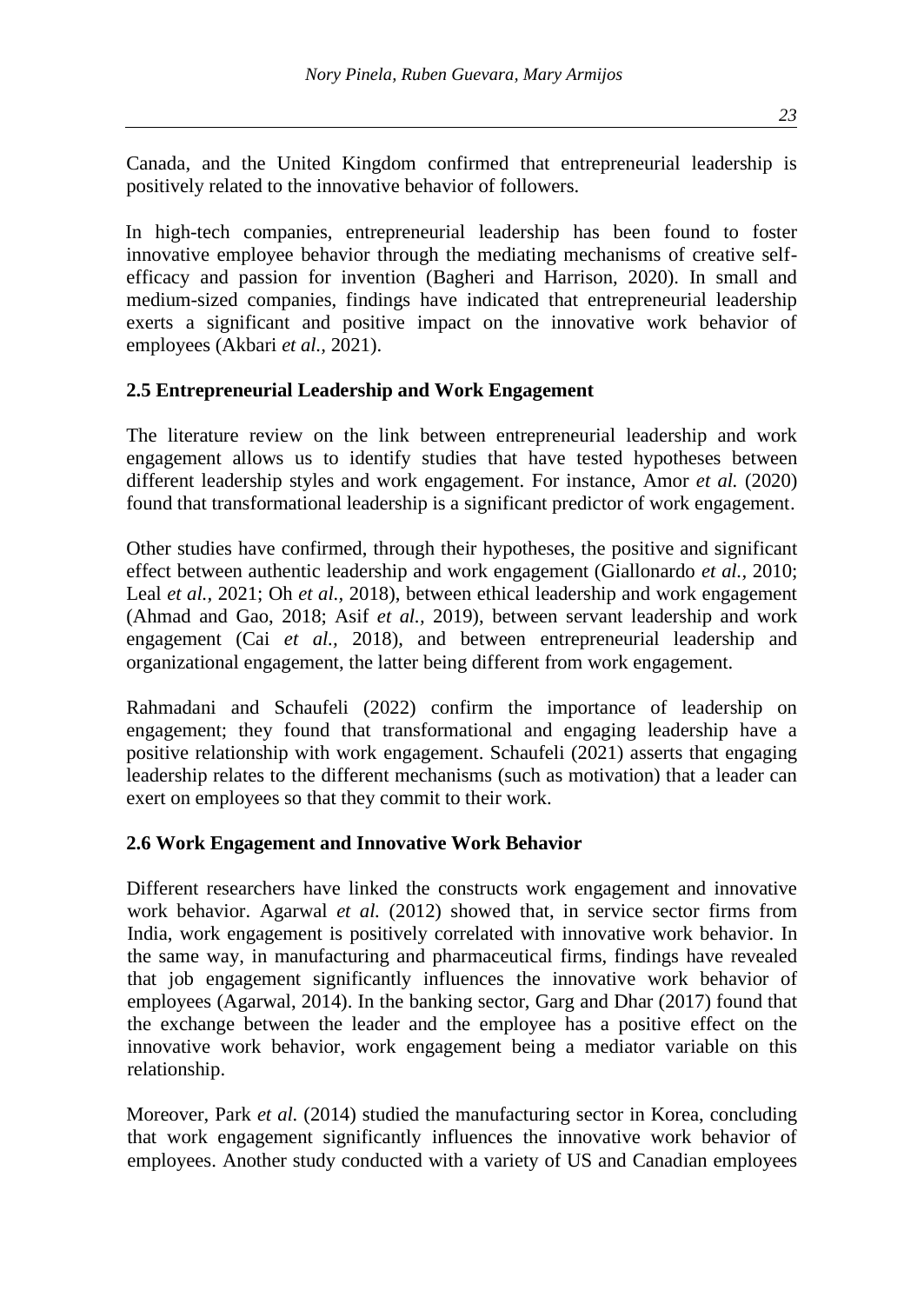from the architecture, design, communication, marketing, and technology industries showed that work engagement is positively related to innovative work behavior (Montani *et al.,* 2019).

Additionally, Kwon and Kim (2020) illustrate, in an integrative literature review, that employees that experience engagement at work, tend to behave innovatively at work, as they react positively to challenges. Similarly, Mulligan *et al.* (2021), prove that engagement is one of the mechanisms towards innovation at work.

# **2.7 Entrepreneurial Leadership, Work Engagement and Innovative Work Behavior**

An entrepreneurial leader takes risks, influences and guides the performance of employees (Renko *et al.,* 2015), and encourages them to understand the needs of the organization by working creatively and innovatively (Fontana and Musa, 2017). This type of leader also motivates employees to be committed to their work, inspires positive emotions, conciliation, trust, and communication, stimulates work engagement (De-la-Calle-Durán and Rodríguez-Sánchez, 2021), and demonstrates passion for generating new ideas (Bagheri and Harrison, 2020).

Empirical results have revealed that the behavior of entrepreneurial leaders produces a positive effect on innovative work behavior (Akbari *et al.,* 2021; Bagheri and Harrison, 2020) and that work engagement exerts a positive impact on innovative work behavior (Agarwal, 2014; Garg and Dhar, 2017; Montani *et al.,* 2019). These arguments and findings issued by academics and researchers provide high-quality information inferring that there is a relationship between entrepreneurial leadership, work engagement, and innovative work behavior. However, the literature review highlights an empirical gap regarding the linkage of these three constructs.

# *2.7.1 Gender as a Moderation Variable*

The use of control variables is relevant because it allows researchers to consider the effect of sociodemographic characteristics on the variables of interest in a study (Bernerth and Aguinis, 2015). This research addresses entrepreneurial leadership as a construct that is part of entrepreneurship, which can be determined by the personal characteristics of an individual, including sociodemographic traits such as gender, age, and educational background (Ge *et al.,* 2019). For instance, Hernaus *et al.* (2019) found that gender is a relevant predictor of innovative work behavior.

Therefore, in this research, we considered the inclusion of sociodemographic variables since other authors also use these variables in their study of entrepreneurial leadership (Cai *et al.,* 2019; Iqbal *et al.,* 2022; Kimbu *et al.,* 2021; Li *et al.,* 2020; Mehmood *et al.,* 2021), work engagement (Amor *et al.,* 2020; Garg and Dhar, 2017; Hakanen *et al.,* 2021; Iqbal *et al.,* 2022), and innovative work behavior (Knezović and Drkić, 2020; Li *et al.,* 2020; Newman *et al.,* 2017).

*24*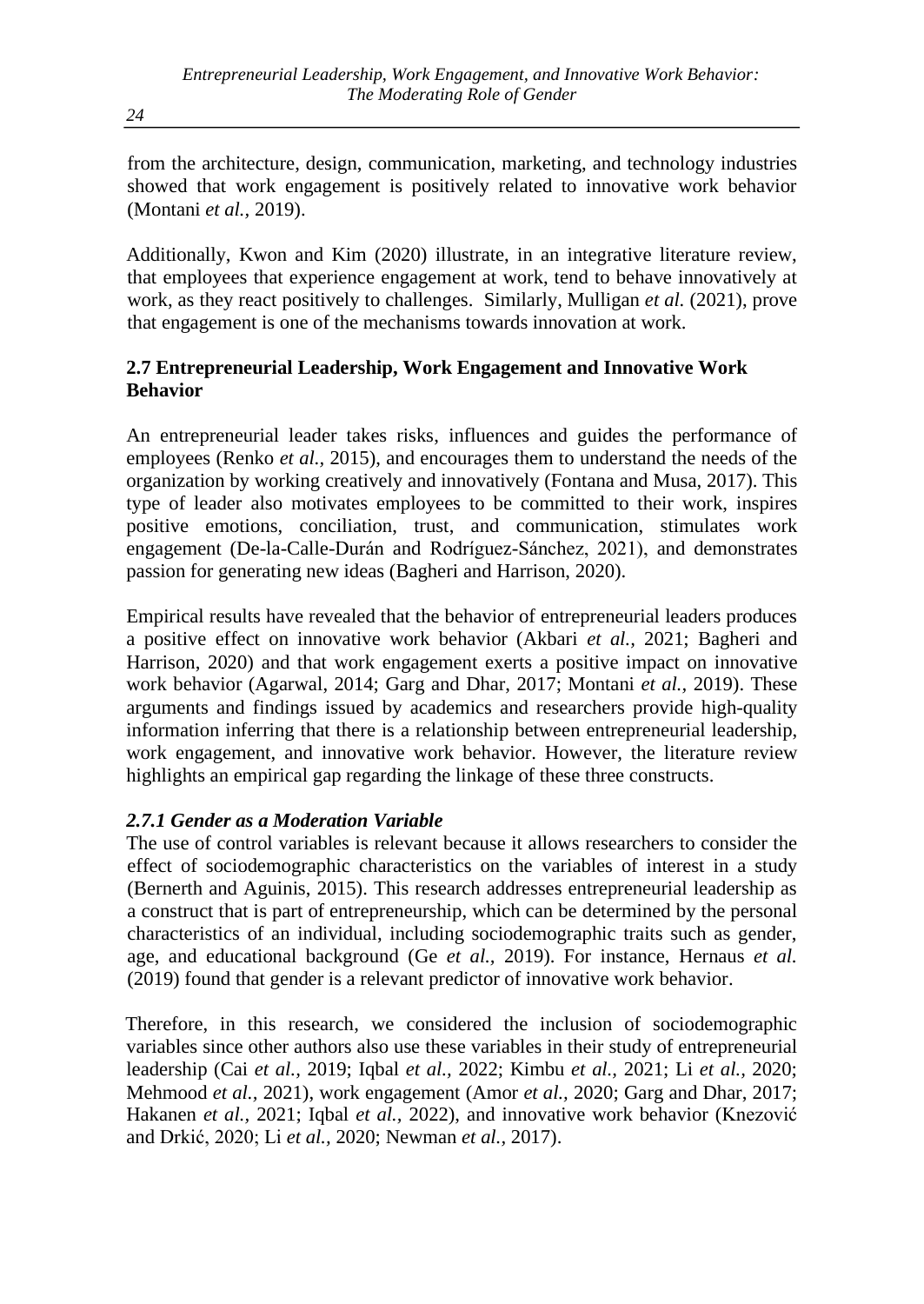#### *2.7.2 Research Hypotheses*

Based on the literature review, we proposed the following research hypotheses:

- *H1: Entrepreneurial leadership has a positive impact on work engagement.*
- *H2: Entrepreneurial leadership has a positive impact on innovative work behavior.*
- *H3: Work engagement has a positive impact on innovative work behavior.*
- *H4: Work engagement has a mediating effect on the relationship between entrepreneurial leadership and innovative work behavior.*
- *H5: Gender has a moderating effect on the relationship between entrepreneurial leadership and innovative work behavior.*

In covariance-based structural equation modeling (CB-SEM), hypotheses are represented by trajectories among the constructs. The hypothetical conceptual model presented in Figure 1 describes the relationship between the latent constructs entrepreneurial leadership (EL), work engagement (WE), and innovative work behavior (IWB).

*Figure 1. Conceptual model*



*Source: Own study.*

#### **3. Methodology and Data**

In Ecuador, the National Institute of Statistics and Censuses (INEC in Spanish), based on information from the Andean Community of Nations (CAN in Spanish), classifies firms according to their size, using the number of employees registered by the Ecuadorian Institute of Social Security (IESS in Spanish). A medium-sized firm has between 50 and 199 employees (Camino-Mogro and Avilés-Terán, 2019) and an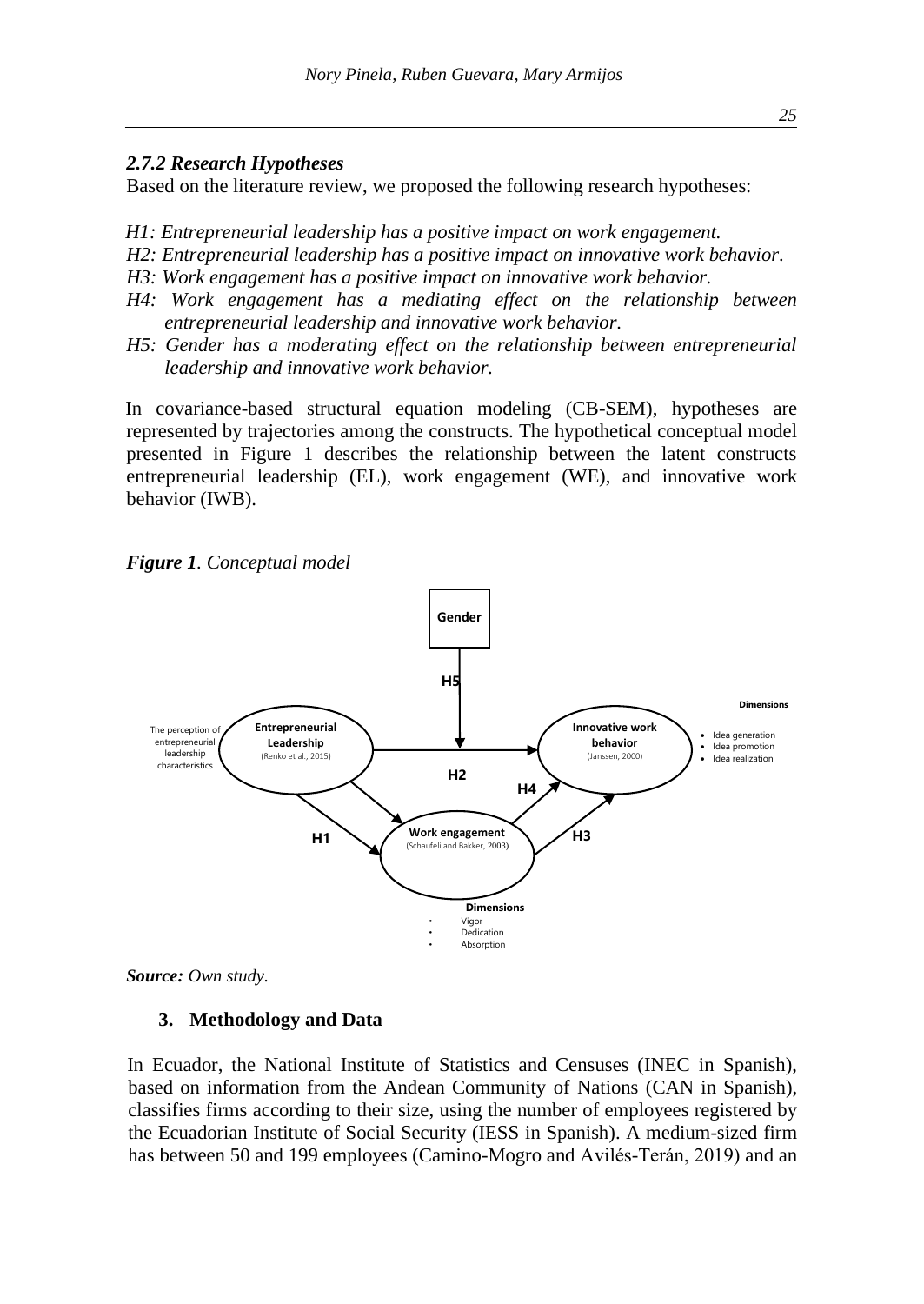annual income between USD\$1,000,000.01 and USD\$5,000,000.00, as specified by the Organic Code of Production, Commerce and Investments of Ecuador.

Moreover, according to the 2021 Annual Bulletin of the Central Bank of Ecuador, and the Manufacturing Industry Study of the Superintendence of Companies, the manufacturing sector makes a large contribution to the gross domestic product of Ecuador (GDP), being one of the most stable sectors with a high number of jobs in the country. Therefore, from the universe of medium-sized firms registered in the Database of the Superintendency of Companies of Ecuador (a total of 14,432 companies), we selected the firms from the manufacturing sector (526 firms) that function in Guayaquil and Quito. We only considered these two cities because they are the main cities in the country with the highest concentration of jobs in Ecuador (62%).

Afterwards, we sent an email, explaining the data collection process, to the managers of the firms that had updated their information in the database, obtaining a response rate of 9%. This low level of willingness to participate in the study can be related to confidentiality issues, according to Iqbal *et al.* (2022) and Shujahat *et al.* (2018). We obtained the sample using a simple random probabilistic sampling process, in which each company had the same probability of participating (Verma and Verma, 2020).

Finally, we obtained 312 valid questionnaires from the 394 responses; we did not consider incomplete questionnaires as missing data would compromise the analyses. Authors such as Hair *et al.* (2018) and Kline (2016) considered that a sample size greater than 250 is sufficient in CB-SEM to minimize the impact of sampling error. In this sense, the sample of the present study is considered adequate to carry out the analysis and verify the research hypotheses (Gomer *et al.,* 2019).

# **3.1 Measures**

We used the scale of Renko *et al.* (2015), the Entrepreneurial Leadership (ENTRELEAD) Scale, for the measurement of the entrepreneurial leadership variable. According to the authors, it reflects the perceptions of the entrepreneurial leadership characteristics of a firm's leaders. The scale was translated into Spanish and to verify the conceptual equivalence of the translated scale, this means, the original meaning of the questions, we made a back-translation from Spanish to English (Cunningham *et al.,* 2019). The instrument consists of eight items, for example "My manager often comes up with radical improvement ideas for the products/services we are selling." The questionnaire uses a Likert frequency scale from 1 to 5: 1 ("totally disagree"), 2 ("disagree"), 3 ("neither agree nor disagree"), 4 ("agree"), and 5 ("totally agree").

For the work engagement construct, we used the work engagement scale or the Utrecht Work Engagement Scale (UWES) developed by Schaufeli and Bakker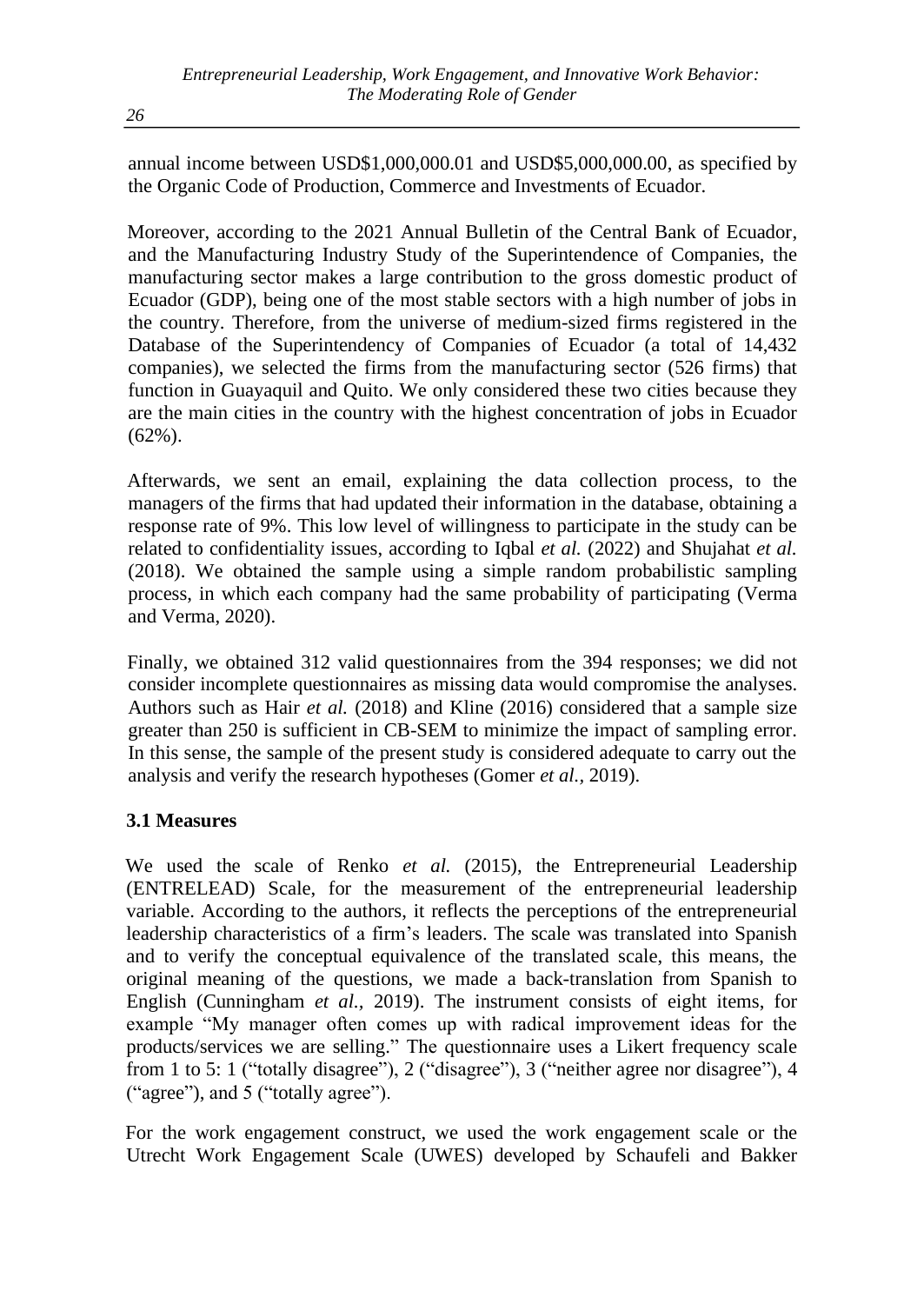(2003), translated into several languages, including Spanish. The 17-item questionnaire considers the feelings of people at work, and assesses three aspects: (1) vigor (six items, for example "At my job, I feel strong and vigorous"), (2) dedication (five items, for example "I am proud of the work that I do"), and  $(3)$ absorption (six items, for example "I am immersed in my work"). The questionnaire also uses a Likert frequency scale from 1 to 5: 1 ("totally disagree"), 2 ("disagree"), 3 ("neither agree nor disagree"), 4 ("agree"), and 5 ("totally agree").

To measure innovative work behavior, we used Janssen's (2000) scale, recently translated into Spanish by Salessi (2021). This instrument, that is composed of 9 items, assesses three dimensions: (1) idea generation (three items, for example "I generate original solutions to labor problems"), (2) idea promotion (three items, for example "I make important organizational members enthusiastic about innovative ideas"), and (3) idea realization (three items, for example "I introduce innovative ideas into the work environment in a systematic way"). The questionnaire uses a Likert frequency scale from 1 to 5: 1 ("totally disagree"), 2 ("disagree"), 3 ("neither agree nor disagree"), 4 ("agree"), and 5 ("totally agree").

Besides the scales used for the questionnaire, we included the data corresponding to the description of the sample, such as the socio-demographic control variables gender, age, and educational level. The first is used as a moderating variable.

# **3.2 Data Analysis**

We analyzed the data in three stages, processing them with the statistical programs SPSS 26 (IBM Corp., 2019) and AMOS 26 (Arbuckle, 2019). First, we carried out a descriptive and inferential analysis. Second, we examined the psychometric properties of the measurement scales to obtain evidence of validity based on the internal structure of the instrument. For this procedure, the covariance-based structural equation model (CB-SEM) was used, and, to carry out the confirmatory factor analysis (CFA), we used the estimation method of maximum likelihood.

From the results obtained, we evaluated the convergent and discriminant validity and the reliability (Ferrando *et al.,* 2022). As the third stage, we used CB-SEM once more to evaluate the proposed theoretical model. We chose CB-SEM instead of structural equation modeling based on partial least squares (PLS-SEM) since this study adopted an explanatory and confirmatory approach based on theory (Hair, Babin, and Krey, 2017; Hair *et al.,* 2017). Subsequently, the results are reported according to the reporting standards for non-experimental studies (Appelbaum *et al.,* 2018).

# **4. Results**

The study population consisted of 312 workers from manufacturing firms, of whom 57% ( $n = 178$ ) are from Guayaquil and 43% (134) are from Quito. Most employees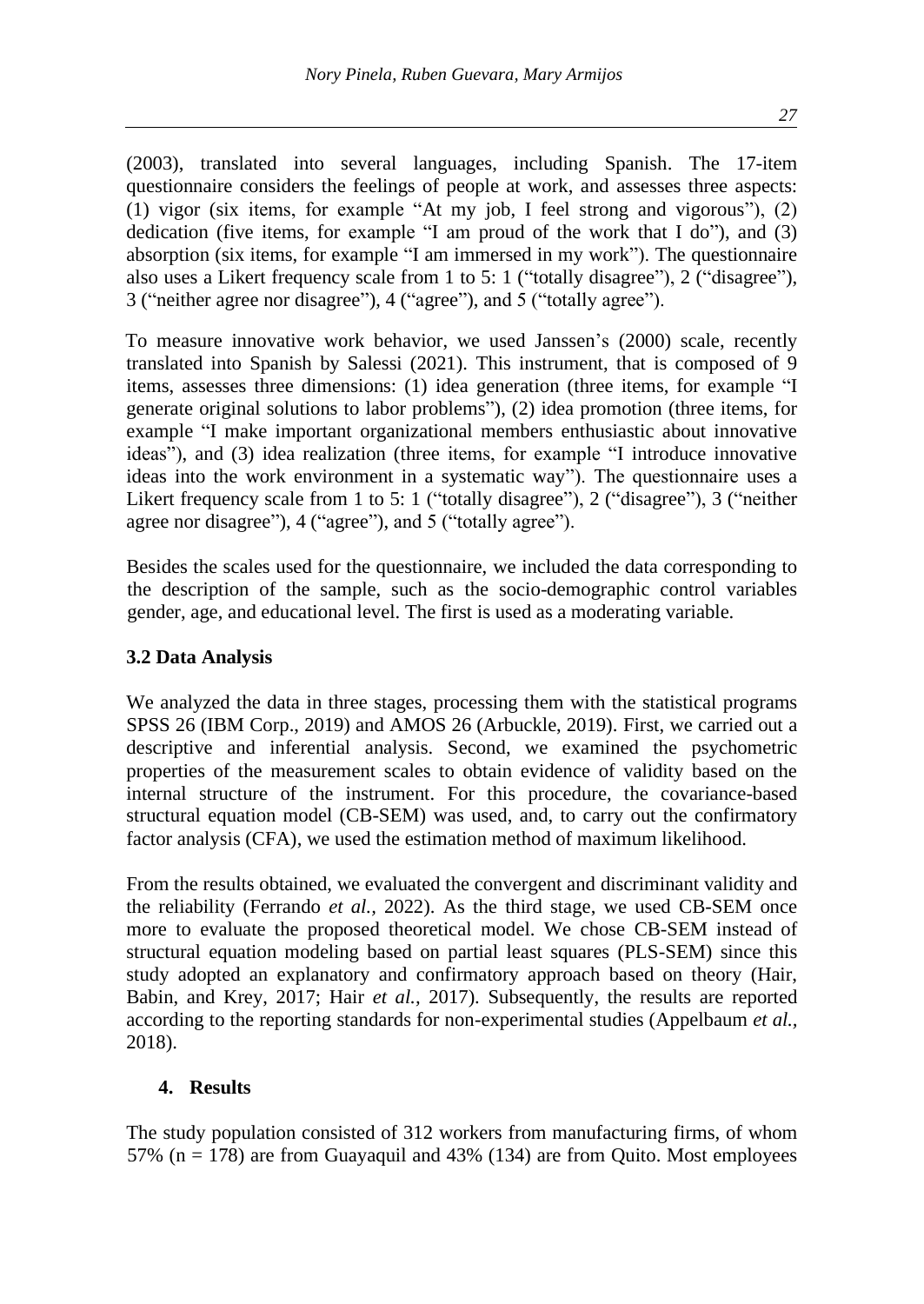are male (61%), and 86% of them are between 18 and 45 years old. Moreover, 89% of the workers have not exceeded the level of secondary education.

## **4.1 Descriptive and Inferential Analysis of the Constructs**

In Table 1, we display the descriptive statistics for the dimensions evaluated. There are no missing data, and, through the Mahalanobis distance, we could not detect any outliers that could bias the results (Byrne, 2016). A higher average score toward the superior options (agree) and moderate dispersion between the data can be observed. The skewness and kurtosis values are within the expected limit according to the criteria of Finney and DiStefano (2006), according to whom the maximum values allowed are  $\pm 2$  for skewness and  $\pm 7$  for kurtosis. Thus, the data exhibited a distribution within the limits of univariate normality.

Furthermore, the value of the coefficient of Mardia (1970), based on the asymmetry and kurtosis, is 15.9. Hence, we found evidence of the fulfillment of the assumption of multivariate normality since it is lower than the 224 suggested by Bollen (1989) based on the equation  $p (p + 2)$ , where p is the number of variables observed in the CB-SEM model. The correlations between the dimensions are below 0.9, demonstrating the absence of multicollinearity.

| Variables                |           | 2         | 3         | 4         |           | 6         |                          |
|--------------------------|-----------|-----------|-----------|-----------|-----------|-----------|--------------------------|
| 1. Entrepreneurial       |           |           |           |           |           |           |                          |
| leadership (EL)          |           |           |           |           |           |           |                          |
| 2. Vigor                 | $0.300**$ |           |           |           |           |           |                          |
| 3. Dedication            | $0.282**$ | $0.614**$ |           |           |           |           |                          |
| 4. Absorption            | $0.408**$ | $0.678**$ | $0.606**$ |           |           |           |                          |
| 5. Idea generation (IG)  | $0.665**$ | $0.383**$ | $0.250**$ | $0.431**$ |           |           |                          |
| 6. Idea promotion (IP)   | $0.575**$ | $0.395**$ | $0.265**$ | $0.453**$ | $0.772**$ |           |                          |
| 7. Idea realization (IR) | $0.655**$ | $0.410**$ | $0.257**$ | $0.457**$ | $0.688**$ | $0.718**$ | $\overline{\phantom{0}}$ |
| Arithmetic mean          | 3.54      | 3.09      | 3.06      | 3.25      | 3.17      | 2.74      | 3.28                     |
| <i>Typical deviation</i> | 1.35      | 0.94      | 0.86      | 0.93      | 0.62      | 1.37      | 1.39                     |
| Asymmetry                | $-0.40$   | 0.52      | $-0.09$   | 0.22      | $-1.56$   | 0.42      | $-0.65$                  |
| Kurtosis                 | $-1.20$   | $-0.40$   | $-0.54$   | $-0.49$   | $-1.52$   | $-1.08$   | $-0.95$                  |

**Table 1.** Descriptive results for the dimensions of the constructs  $(N = 312)$ 

*Note:* \*\*  $p < 0.01$ .

*Source: Own study.*

Table 2 contains the results of the evaluation of the models that represents the items of (1) entrepreneurial leadership, (2) work engagement, (3) innovative work behavior, and (4) the average of the items for the latent constructs entrepreneurial leadership, work engagement, and innovative work behavior. The comparative fit index (CFI)  $\geq 0.90$  is favorable evidence of model fit (Bentler, 1990; Hu and Bentler, 1999), which is accomplished in all the models evaluated. Regarding the root mean square error of approximation (RMSEA) and the standardized root mean squared residual (SRMR), we also obtained favorable evidence for the four models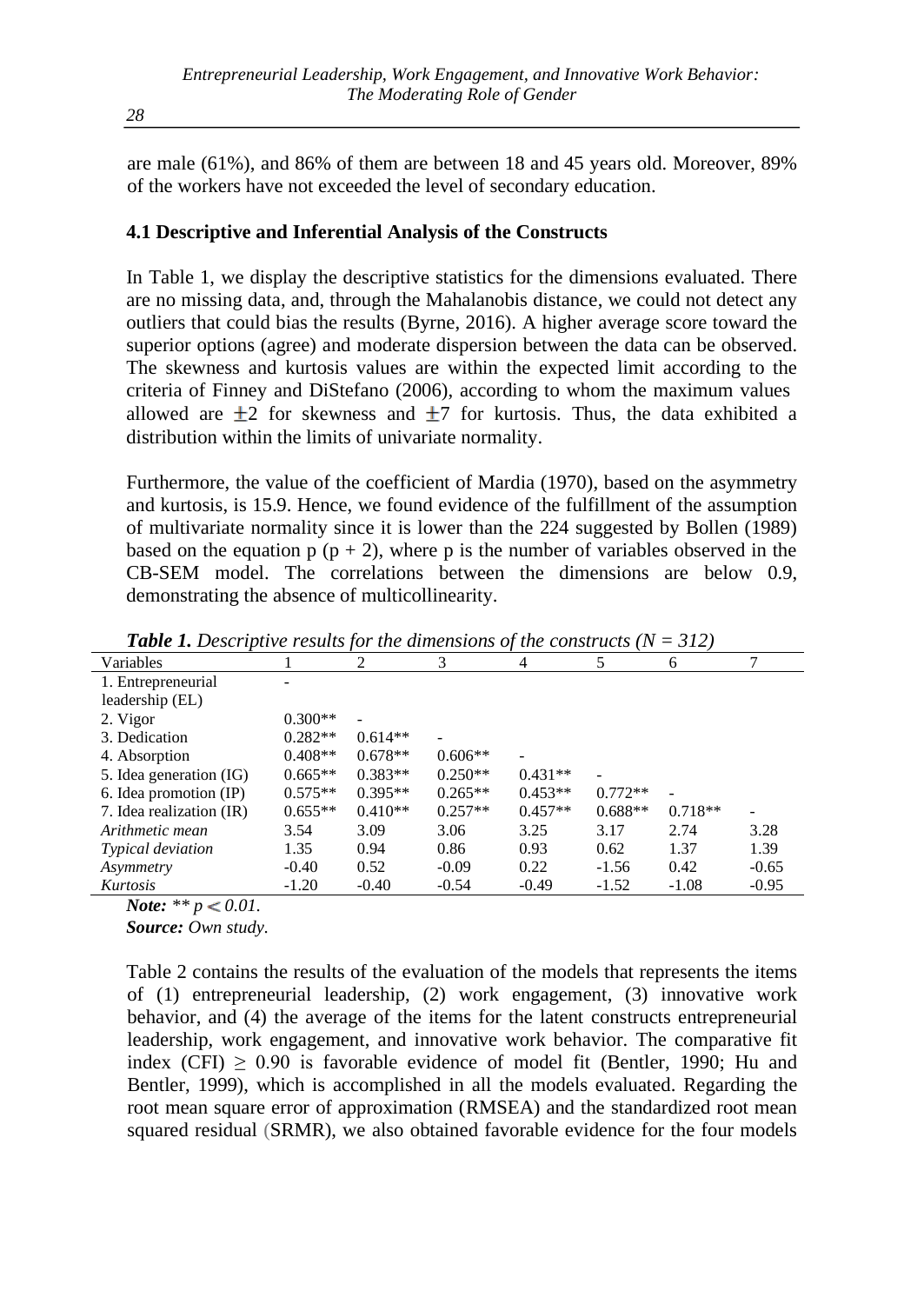(≤ 0.08) (MacCallum *et al.,* 1996). Consequently, the four models show an adequate fit with the indices suggested by the literature.

| Measurement model                   | $\chi^2_{(gl)}$ | р         | CF I  | <i><b>RMSEA</b></i> | <i>SRMR</i> |
|-------------------------------------|-----------------|-----------|-------|---------------------|-------------|
| (1) Entrepreneurial leadership (EL) | 86.15(20)       | p < 0.000 | 0.955 | 0.059               | 0.025       |
| (2) Work engagement (WE)            | 195.25 (116)    | p < 0.000 | 0.973 | 0.048               | 0.050       |
| (3) Innovative work behavior (IWB)  | 30.15(24)       | p < 0.000 | 0.997 | 0.029               | 0.023       |
| $(4)$ EL + WE + IWB                 | 160.76 (74)     | p < 0.000 | 0.973 | 0.063               | 0.036       |

*Table 2. Fit indices for the measurement models*

*Source: Own study.*

### **4.2 Validity and Reliability**

Model 4 is the one that we consider to obtain the construct validity. We use the standardized factor loadings as input for convergent and discriminant validity and reliability estimation. Hair *et al.* (2018) suggested individual standardized factor loadings of  $\geq 0.7$ , a value of  $\geq 50\%$  for the average variance extracted (AVE), and a minimum threshold of 0.7 for adequate reliability of the construct by means of Cronbach's alpha coefficient  $\alpha$ ) and composite reliability (CR).

The standardized factor loadings for model 4 present values above 0.7. At the bottom of Table 4, the AVE of each latent construct exceeds the criterion of 0.5. Likewise, the reliability coefficients (CR and  $\alpha$ ) are all above 0.7, suggesting adequate internal consistency (Cho, 2016). These results support the evidence of convergent validity of the measurement model.

Regarding discriminant validity, in Table 3, we show the correlations between the latent constructs (model 4) in the lower diagonal and the squared correlations between those constructs in the upper part. According to Hair *et al.* (2018), to establish discriminant validity, the AVE estimates of each construct are compared with the squared correlations between constructs, which must be less than their associated AVE.

In Table 3, all the AVE estimates are greater than their corresponding squared estimates. Thus, this result indicates that there are no problems with discriminant validity. Furthermore, since there are no cross-loadings or correlated errors, there is almost no evidence against discriminant validity. Therefore, these findings prove the discriminant validity of the measurement model.

|                                    | 1. EL     | 2. WE     | 3. IWB                   |
|------------------------------------|-----------|-----------|--------------------------|
| 1. Entrepreneurial leadership (EL) |           | 0.28      | 0.58                     |
| 2. Work engagement (WE)            | $0.53***$ |           | 0.29                     |
| 3. Innovative work behavior (IWB)  | $0.76***$ | $0.54***$ | $\overline{\phantom{0}}$ |

*Table 3. Convergent and discriminant validity of the constructs*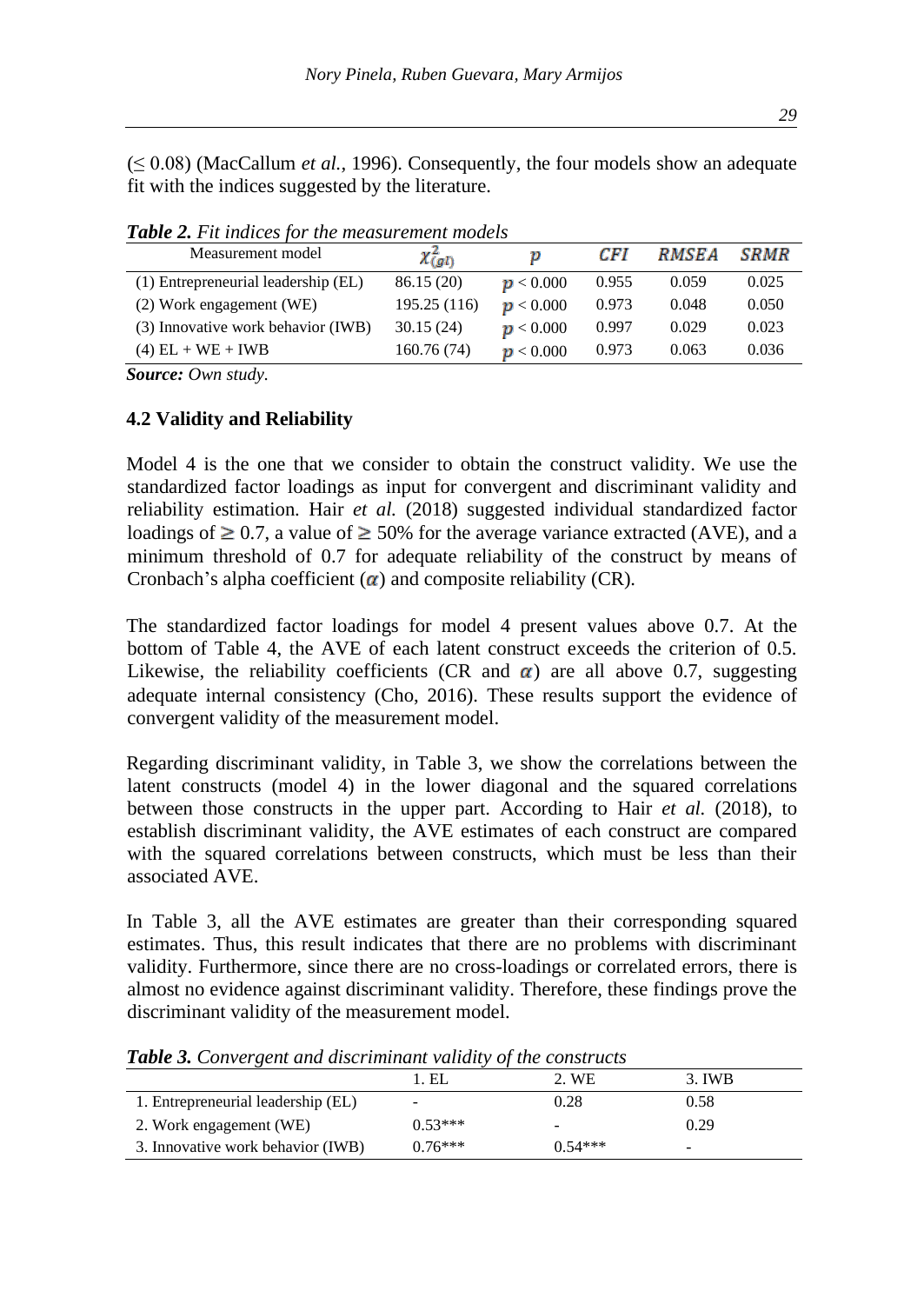| Average variance extracted (AVE) | 60.2% | 67.8% | 89.4% |  |
|----------------------------------|-------|-------|-------|--|
| Composite reliability (CR)       | 0.82  | 0.76  | 0.86  |  |
| Alpha $(\alpha)$                 | 0.79  | 0.73  | 0.81  |  |

*Note: Values below the diagonal are estimates of correlations between constructs, and values above the diagonal are squared correlations.*   $*** p < 0.001$ . *Source: Own study.*

**4.3 Evaluation of the Proposed Model**

*30*

In Figure 2, we show the structural equation model evaluated. To estimate the parameters of the structural model, obtain the fit indices, and undertake a review to assess whether the structural relationships (trajectories) are consistent with the theoretical expectations, we used CB-SEM and maximum likelihood as the estimation method.

The fit indices  $(\chi^2 (74) = 160.76; \chi^2/df = 2.17; p < 0.001; CFI = 0.973; RMSEA =$  $0.063$ ; SRMR =  $0.036$ ) suggest that the model has an adequate fit. Thus, with these data, the results reflect the empirical evidence of the theoretical model.

*Figure 2. Conceptual model of the factors that explain the mediation of work engagement in the relationship between entrepreneurial leadership and innovative work behavior*



*Note: Developed using IBM SPSS v26 and AMOS v26. Source: Own study.*

Table 4 shows the structural model results of the first three research hypotheses of the study. When examining the estimated standardized factor loadings for the structural relationships of the theoretical model, we can observe moderate values, which are statistically significant and in the expected direction. The explained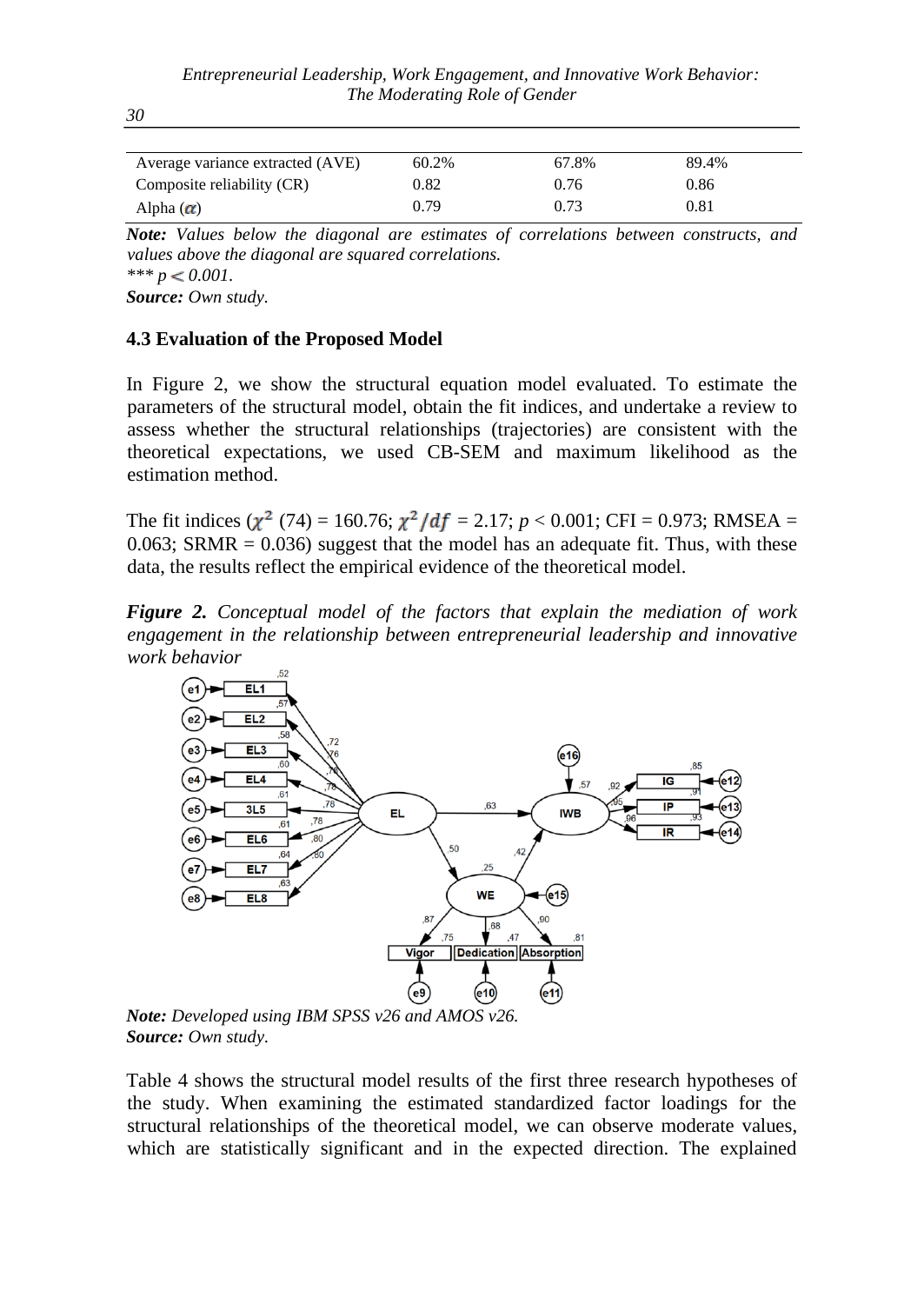variability  $(R^2)$  of innovative work behavior is 57%, and that of work engagement is 25%. In this sense, the three hypotheses are supported.

| <b>Hypothesized Relationships</b>                        | Standardized | t-values | Hypothesis |
|----------------------------------------------------------|--------------|----------|------------|
|                                                          | Estimates    |          | Supported  |
| <b>H1:</b> Entrepreneurial leadership $\rightarrow$ work | 0.50         | 10.79    | Supported  |
| engagement                                               |              |          |            |
| <b>H2</b> : Entrepreneurial                              | 0.63         | 14.84    | Supported  |
| leadership $\rightarrow$ innovative work behavior        |              |          |            |
| <b>H3:</b> Work engagement $\rightarrow$ innovative work | 0.42         | 9.72     | Supported  |
| behavior                                                 |              |          |            |
| Squared multiple correlation $(R^2)$ :                   |              |          |            |
| Work engagement                                          | 0.25         |          |            |
| Innovative work behavior                                 | 0.57         |          |            |
| $\mathcal{C}_{\alpha\alpha\beta\alpha\alpha\alpha\beta}$ |              |          |            |

*Table 4. Structural model test results*

*Source: Own study.*

### *4.3.1 Work Engagement Mediation*

We decompose the direct and indirect effects to determine the magnitude of the mediation effect (Hair *et al.,* 2018). Table 5 shows the mediation analysis, which reveals a statistically significant indirect effect of low magnitude in the expected direction of work engagement, therefore supporting H4. Additionally, we find that the direct effect of entrepreneurial leadership on innovative work behavior is statistically significant, supporting H2. Therefore, work engagement has a partial mediating effect on the relationship between entrepreneurial leadership and innovative work behavior.

| Hypothesized                       | Direct  | Indirect |       | Confidence | D     | <b>Hypothesis</b> |
|------------------------------------|---------|----------|-------|------------|-------|-------------------|
| Relationships                      | Effect  | Effect   |       | Interval   |       | Supported         |
|                                    |         |          | Low   | High       |       |                   |
| H4: Entrepreneurial                | 0.628   | 0.229    | 0.149 | 0.309      | 0.004 | Supported         |
| leadership $\rightarrow$ work      | (0.000) |          |       |            |       |                   |
| engagement $\rightarrow$ innovativ |         |          |       |            |       |                   |
| e work behavior                    |         |          |       |            |       |                   |

*Table 5. Bootstrap mediation test and 95% confidence interval*

*Note: The values in the table represent standardized effects. Source: Own study.*

### *4.3.2 Gender Moderation*

The moderation of gender in the relationship between entrepreneurial leadership and innovative work behavior was examined using multigroup analysis (Byrne, 2008). The theory suggests a gender difference in this relationship, so the magnitude of the relationship would be greater for women than for men. Previously, an invariance analysis was performed according to gender, guaranteeing metric invariance. This was enough to assess the moderation of gender in entrepreneurial leadership's effect on innovative work behavior.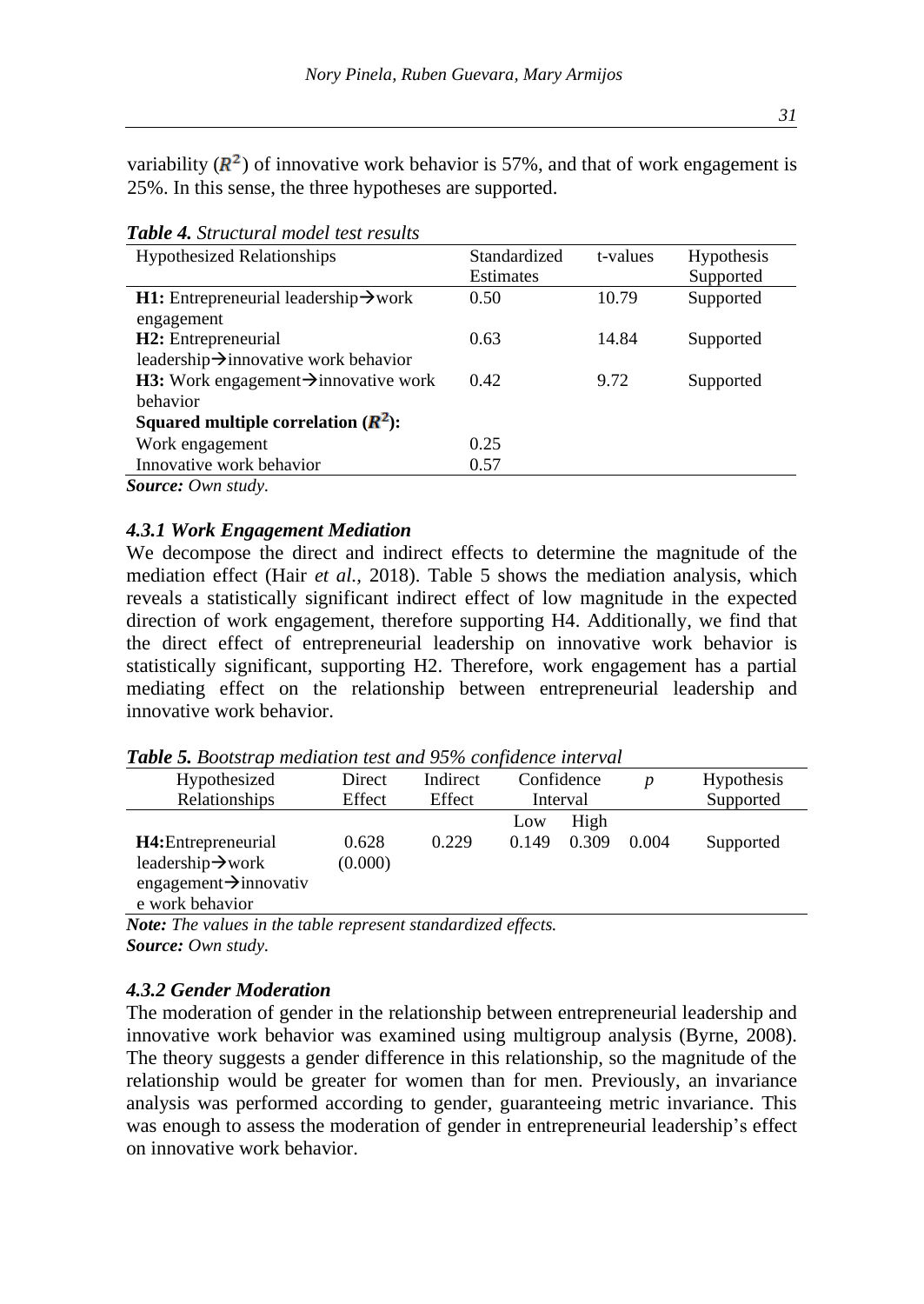Table 6 presents the results of the moderation. The second column reports the structural model without restrictions and the third column the restricted model. Both models show acceptable fit indices (CFI and RMSEA). The chi-square difference  $\Delta \chi^2$  between the models is statistically significant, suggesting that the restricted model has a lower fit. This result suggests that gender moderates the relationship between entrepreneurial leadership and innovative work behavior.

*Table 6. Gender moderation test between entrepreneurial leadership and innovative work behavior*

| <b>Model Features</b> | Unconstrained<br>Group Model | <b>Restricted Group</b><br>Model | Difference of the Models |
|-----------------------|------------------------------|----------------------------------|--------------------------|
| Model fit (gender)    |                              |                                  |                          |
| $\chi^2(gl)$          | 282,029 (149)                | 275,882 (148)                    | 6,147 (1); $p = 0.013$   |
| IFC.                  | 0.943                        | 0.932                            |                          |
| <b>RMSEA</b>          | 0.055                        | 0.064                            | -                        |

*Note: Estimation values are standardized. Source: Own study.*

In Table 7, we show that the standardized loadings for the model without restrictions are statistically significant in both groups. Indeed, the impact is slightly higher for women than for men. Thus, empirical support is found for H5.

*Table 7. Gender moderation between entrepreneurial leadership and innovative work behavior*

| <b>Hypothesized Relationships</b>        | Standardized     | t-Values | <b>Hypothesis</b> |
|------------------------------------------|------------------|----------|-------------------|
|                                          | Estimates        |          | Supported         |
| <b>H5</b> : Entrepreneurial              | $0.511$ (female) | 4.242    | Supported         |
| leadership $\rightarrow$ innovative work | $0.350$ (male)   | 5,507    |                   |
| behavior                                 |                  |          |                   |

*Source: Own study.*

### **5. Discussion and Conclusions**

The findings of this research demonstrate that the proposed hypotheses are statistically significant. We found a significant positive relationship between entrepreneurial leadership and work engagement, which fills the empirical gap that was identified in the literature review of this study. Therefore, hypothesis 1 (H1) is accepted; this is supported by the previous research carried out by Cai *et al.* (2018), Leal *et al.* (2021), and Lisbona *et al.* (2018) on the different types of leadership and work engagement. The results also reveal that the positive relationship between entrepreneurial leadership and innovative behavior is significant, validating hypothesis 2 (H2). Similar results were obtained by Li *et al.* (2020) and Newman *et al.* (2018) in China, Newman *et al.* (2017) in Australia, Canada, and the United Kingdom, and Bagheri and Akbari (2018) in Iran.

*32*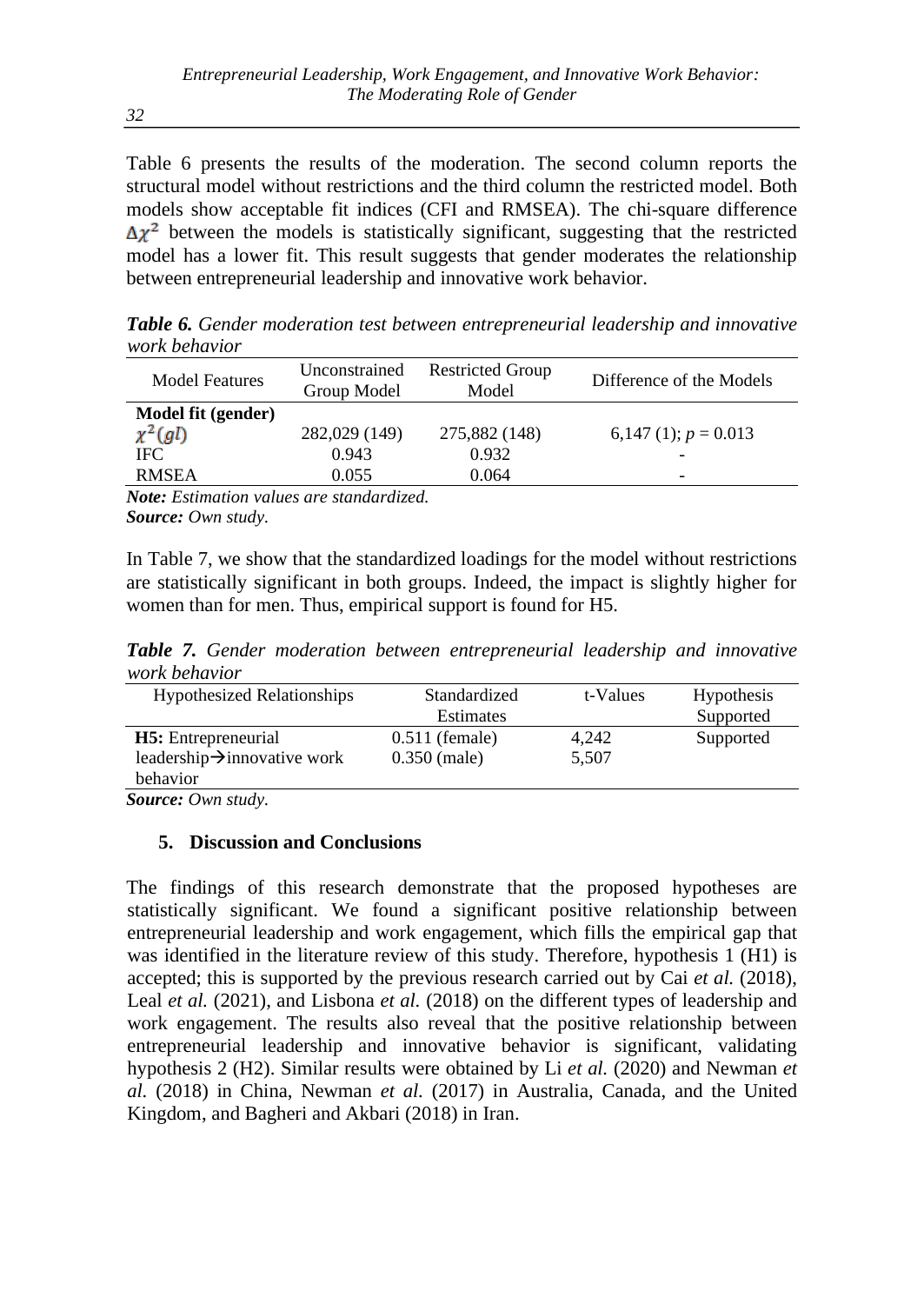*33*

Likewise, there is a positive impact of work engagement on innovative work behavior, which leads to the acceptance of hypothesis 3 (H3). This finding is consistent with other research that has presented the same result, showing that committed employees experience emotions such as happiness, joy, interest, and enthusiasm in their work, which constitute the motivational basis on which to promote innovative work behavior (Agarwal *et al.,* 2012). Additionally, engaged employees may experience a better relationship with their supervisors, ensuring greater support for new ideas (Garg and Dhar, 2017; Montani *et al.,* 2019).

Regarding mediation, hypothesis 4 (H4) is accepted; we verified that work engagement indeed has a mediating effect on the relationship between entrepreneurial leadership and innovative work behavior. Empirical results have shown separately that entrepreneurial leadership has a positive effect on innovative work behavior (Li *et al.,* 2020) and that work engagement produces a positive effect on innovative work behavior (Agarwal, 2014; Garg and Dhar, 2017). The link between the three constructs has not previously been tested empirically; however, theoretically, it is known that there is a relationship between these variables.

Additionally, we demonstrated that gender moderates the relationship between entrepreneurial leadership and innovative work behavior. The impact was found to be stronger for women than for men. The standardized loading is 0.511 for women and 0.350 for men. This result is supported by studies that have found an incidence of gender as a moderator between transformational leadership and innovative work behavior (Reuvers *et al.,* 2008).

Moreover, our findings support Kimbu *et al.* (2021), who indicated that the universal gender assumptions that suggest that men can be more successful in management do not hold in certain contexts; these authors feminized trust and recognized it as favorable for the activities of entrepreneurial leadership. Likewise, Anambane and Adom (2018) described how culture and political structures, rather than an inability to manage, limit the business performance of female entrepreneurs. Hence, it is relevant to promote the creation of networks or clusters that are specifically aimed at promoting the innovative behavior of women as a way to drive business growth (Ngoasong and Kimbou, 2019).

This study is the first to evaluate empirically the mediating effect of work engagement on the relationship between entrepreneurial leadership and innovative work behavior. The evidence found in this study generates relevance for future studies to determine whether the sum of the professional skills of an employee is related to their innovative work behavior or whether it is limited to the aspect of generating creative ideas (Newman *et al.,* 2017). Besides, the results of this novel study on the relationship between the aforementioned constructs create the opportunity for other researchers to validate them in other contexts and in other economic sectors, being able to incorporate gender as a control variable.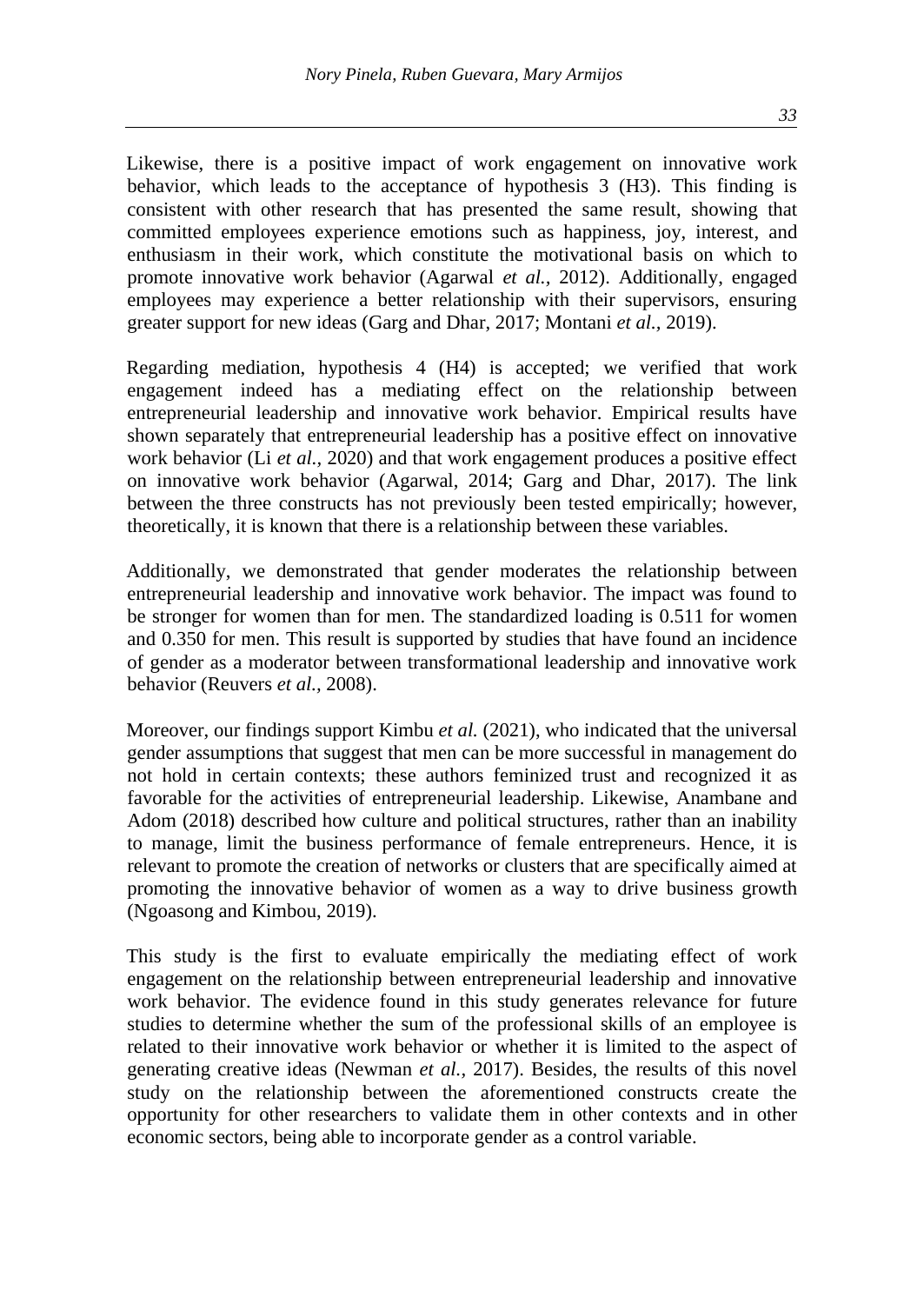This research contributes results that can be taken as a guide for the entrepreneurial management of companies. It approaches an evaluation of the incidence that the three constructs of this study may have in organizations and the importance of their application in management as one of the guidelines to avoid failure (Baque *et al.,* 2020; Kimbu *et al.,* 2021).

#### **References:**

- Afsar, B., Al-Ghazali, B.M., Cheema, S., Javed, F. 2021. Cultural intelligence and innovative work behavior: the role of work engagement and interpersonal trust. European Journal of Innovation Management. https://doi.org/10.1108/EJIM-01-2020-0008.
- Agarwal, U. 2014. Linking Justice, Trust and Innovative Work Behaviour to Work Engagement. Personnel Review, 43(1), 41-73. doi:10.1108/pr-02-2012-0019.
- Agarwal, U.A., Datta, S., Blake‐Beard, S., Bhargava, S. 2012. Linking LMX, Innovative Work Behaviour and Turnover Intentions: The Mediating Role of Work Engagement. Career Development International, 17(2), 208-230. doi:10.1108/13620431211241063.
- Ahmad, I., Gao, Y. 2018. Ethical Leadership and Work Engagement. The Roles of Psychological Empowerment and Power Distance Orientation. Management Decision, 56(2), 1-16. doi:10.1108/md-02-2017-0107.
- Akbari, M., Bagheri, A., Imani, S., Asadnezhad, M. 2021. Does Entrepreneurial Leadership Encourage Innovation Work Behavior? The Mediating Role of Creative Self-Efficacy and Support for Innovation. European Journal of Innovation Management, 24(1), 1-22. doi:10.1108/ejim-10-2019-0283.
- Akram, T., Lei, S., Haider, M., Hussain, S. 2020. The Impact of Organizational Justice on Employee Innovative Work Behavior: Mediating Role of Knowledge Sharing. Journal of Innovation & Knowledge, 5(2), 117-129. [https://doi.org/10.1016/j.jik.2019.10.001.](https://doi.org/10.1016/j.jik.2019.10.001)
- Alheet, A., Adwan, A., Areiqat, A., Zamil, A., Saleh, M. 2021. The effect of leadership styles on employees' innovative work behavior. Management Science Letters, 11(1), 239-246. doi: 10.5267/j.msl.2020.8.010.
- Amor, A.M., Abeal Vázquez, J.P., Faíña, J.A. 2020. Transformational Leadership and Work Engagement: Exploring the Mediating Role of Structural Empowerment. European Management Journal, 38(1), 169-178. doi:10.1016/j.emj.2019.06.007.
- Anambane, G., Adom, K. 2018. Assessing the Role of Culture in Female Entrepreneurship in Contemporary Sub-Saharan Society: Insights from the Nabadam District of Ghana. Journal of Developmental Entrepreneurship, 23(3), 1850017. https://doi.org/10.1142/S1084946718500176.
- Anwar, M., Clauss, T., Issah, W.B. 2021. Entrepreneurial Orientation and New Venture Performance in Emerging Markets: The Mediating Role of Opportunity Recognition. Review of Managerial Science, 1-29. https://doi.org/10.1007/s11846- 021-00457-w.
- Appelbaum, M., Cooper, H., Kline, R., Mayo-Wilson, E., Nezu, A., Rao, S. 2018. Journal Article Reporting Standards for Quantitative Research in Psychology: The APA Publications and Communications Board Task Force Report. American Psychologist, 73(1), 3-25. http://dx.doi.org/10.1037/amp0000191.
- Arbuckle, J. 2019. Amos 26.0 User's Guide. Chicago: IBM SPSS.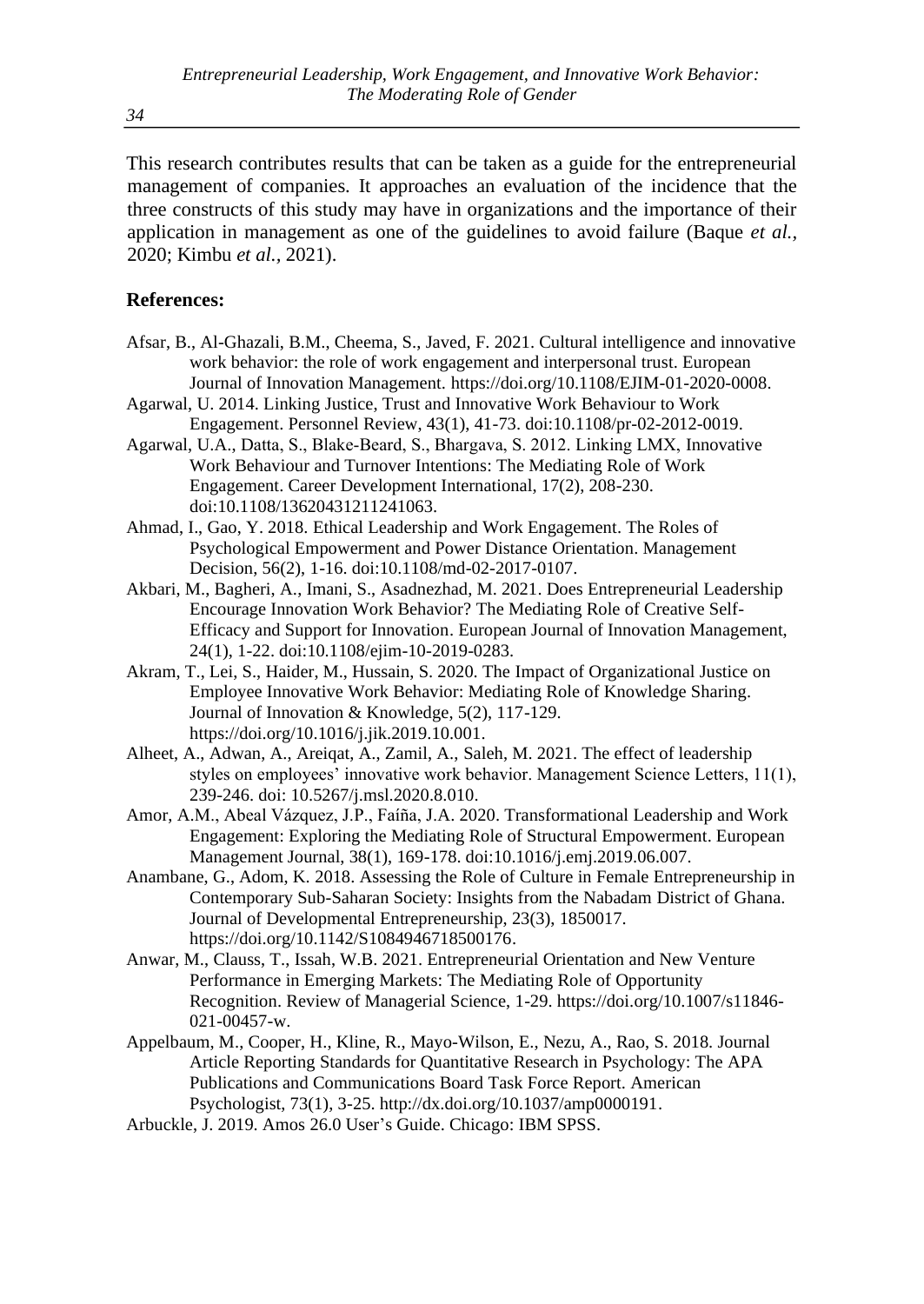- Asif, M., Qing, M., Hwang, J., Shi, H. 2019. Ethical Leadership, Affective Commitment, Work Engagement, and Creativity: Testing a Multiple Mediation Approach. Sustainability, 11(16), 4489. doi:10.3390/su11164489.
- Bagheri, A. 2017. The Impact of Entrepreneurial Leadership on Innovation Work Behavior and Opportunity Recognition in High-Technology SMEs. Journal of High Technology Management Research, 28(2), 159-166. doi: 10.1016/j.hitech.2017.10.003.
- Bagheri, A., Akbari, M. 2018. The Impact of Entrepreneurial Leadership on Nurses' Innovation Behavior. Journal of Nursing Scholarship, 50(1), 28-35. doi: 10.1111/jnu.12354.
- Bagheri, A., Harrison, C. 2020. Entrepreneurial Leadership Measurement: A Multidimensional Construct. Journal of Small Business and Enterprise Development, 27(4), 659-679. doi:10.1108/jsbed-01-2019-0027.
- Bani-Melhem, S., Zeffane, R., Albaity, M. 2018. Determinants of Employees' Innovative Behavior. International Journal of Contemporary Hospitality Management, 30(3), 1601-1620. doi:10.1108/ijchm-02-2017-0079.
- Baque-Cantos, M.A., Cedeño-Chenche, B.S., Chele-Chele, J.E., Gaona-Obando, V.B. 2020. Fracaso de las pymes: Factores desencadenantes, Ecuador 2020. Revista Científica FIPCAEC (Fomento de la investigación y publicación en Ciencias Administrativas, Económicas y Contables). ISSN: 2588-090X. Polo de Capacitación, Investigación y Publicación (POCAIP), 5(4), 3-25. https://doi.org/10.23857/fipcaec.v5i4.293.
- Bentler, P. 1990. Comparative Fit Indices in Structural Models. Psychological Bulletin, 107(2), 238-246. https://doi.org/10.1037/0033-2909.107.2.238.
- Bernerth, J.B., Aguinis, H. 2015. A Critical Review and Best-Practice Recommendations for Control Variable Usage. Personnel Psychology, 69(1), 229-283. doi:10.1111/peps.12103.
- Bogilović, S., Bortoluzzi, G., Černe, M., Ghasemzadeh, K., Žnidaršič, J. 2020. Diversity, Climate and Innovative Work Behavior. European Journal of Innovation Management, ahead-of-print. https://doi.org/10.1108/EJIM-03-2020-0100.
- Bollen, K. 1989. Structural Equations with Latent Variables. John Wiley & Sons.
- Byrne, B. 2008. Testing for Multigroup Equivalence of a Measuring Instrument: A Walk through the Process. Psicothema, 2, 872-882. Recuperado a partir de: https://reunido.uniovi.es/index.php/PST/article/view/8744.
- Byrne, B. 2016. Structural Equation Modeling with AMOS. Basic Concepts, Applications and Programming, 3rd edition. Routledge.
- Cai, W., Lysova, E.I., Khapova, S.N., Bossink, B.A.G. 2018. Servant Leadership and Innovative Work Behavior in Chinese High-Tech Firms: A Moderated Mediation Model of Meaningful Work and Job Autonomy. Frontiers in Psychology, 9, 1-38. doi:10.3389/fpsyg.2018.01767.
- Cai, W., Lysova, E.I., Khapova, S.N., Bossink, B.A. 2019. Does Entrepreneurial Leadership Foster Creativity among Employees and Teams? The Mediating Role of Creative Efficacy Beliefs. Journal of Business and Psychology, 34(2), 203-217. doi:10.1007/s10869-018-9536-y.
- Camino-Mogro, S., Avilés-Terán, P. 2019. Panorama de la Inversión Empresarial en el Ecuador. Período: 2013-2018. Quito: Investigación y Estudios de la Superintendencia de Compañías, Valores y Seguros del Ecuador.
- Cho, E. 2016. Making Reliability Reliable: A Systematic Approach to Reliability Coefficients. Organizational Research Methods, 19(4), 651-682. https://doi.org/10.1177/1094428116656239.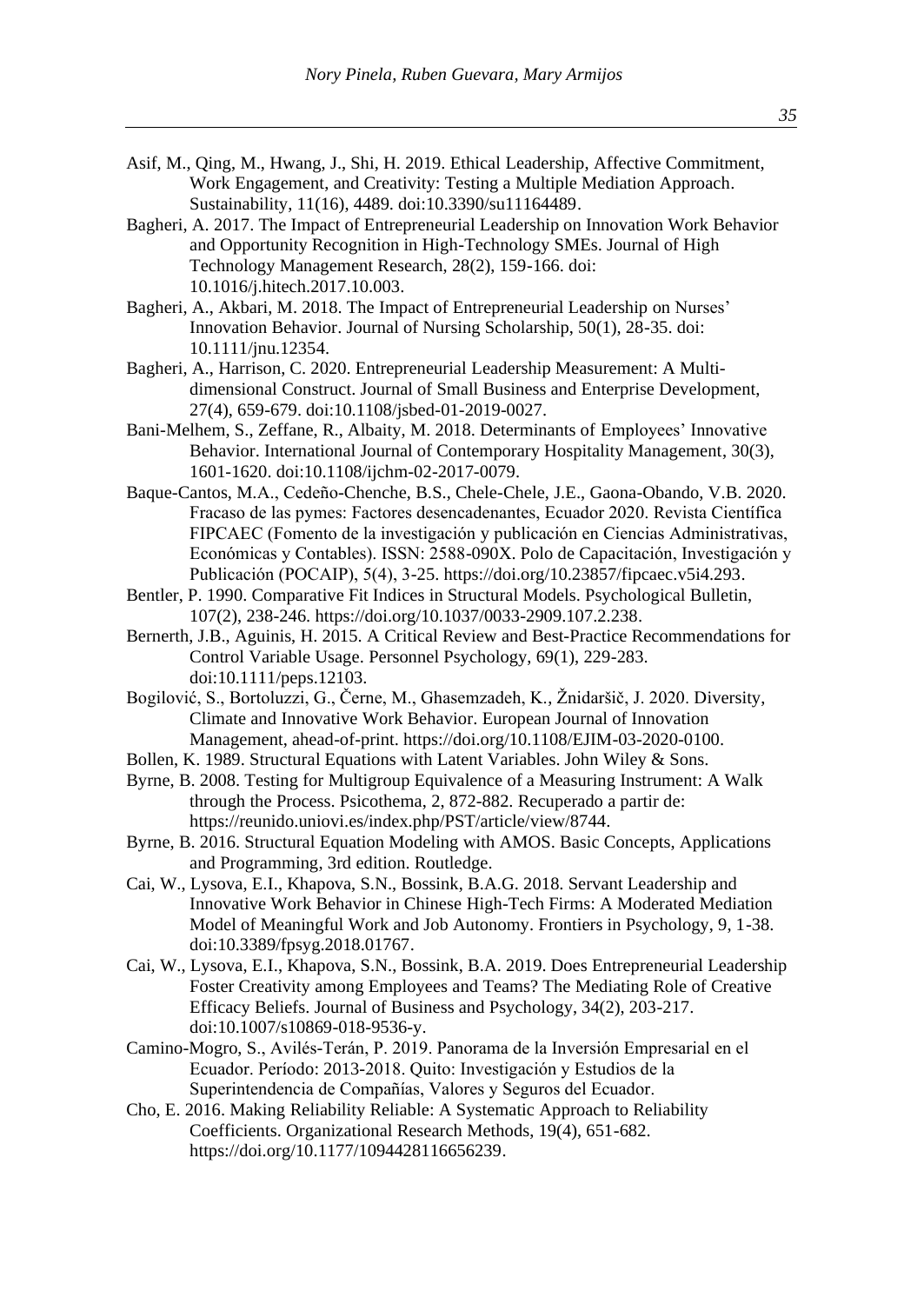- Chow, I.H.S. 2018. The Mechanism Underlying the Empowering Leadership–Creativity Relationship. Leadership and Organization Development Journal, 39(2), 202-217. doi:10.1108/lodj-03-2016-0060.
- Cunningham, R.M., Kerr, G.B., Orobio, J., Munoz, F.M., Correa, A., Villafranco, N…, and Boom, J.A. 2019. Development of a Spanish version of the parent attitudes about childhood vaccines survey. Human vaccines & immunotherapeutics. https://doi.org/10.1080/21645515.2019.1578599.
- Darling, J., Keefe, M., Ross, J. 2007. Entrepreneurial Leadership Strategies and Values: Keys to Operational Excellence. Journal of Small Business and Entrepreneurship, 20(1), 41-54. doi:10.1080/08276331.2007.10593385.
- Datta, S., Budhwar, P., Agarwal, U.A., Bhargava, S. 2021. Impact of HRM practices on innovative behaviour: mediating role of talent development climate in Indian firms. The International Journal of Human Resource Management, 1-26. https://doi.org/10.1080/09585192.2021.1973063.
- De Jong, J., Den Hartog, D. 2008. Innovative Work Behavior: Measurement and Validation. Scales Research Reports H200820, EIM Business and Policy Research. Scientific Analysis of Entrepreneurship and SMEs, 1-27.
- De-la-Calle-Durán, M.C., Rodríguez-Sánchez, J.L. 2021. Employee Engagement and Wellbeing in Times of COVID-19: A Proposal of the 5Cs Model. International Journal of Environmental Research and Public Health, 18(10), 5470. doi:10.3390/ijerph18105470.
- Ferrando, P., Lorenzo-Seva1, U., Hernández-Dorado, A., Muñiz, J. 2022. Decálogo para el Análisis Factorial de los Ítems de un Test. Psicothema, 34(1), 7-17. doi: 10.7334/psicothema2021.456.
- Finney, S., DiStefano, C. 2006. Non-normal and Categorical Data in Structural Equation Models. In Hancock, G., Mueller, R. (Eds.). A Second Course in Structural Equation Modeling, 269-314. Information Age Publishing.
- Fontana, A., Musa, S. 2017. The Impact of Entrepreneurial Leadership on Innovation Management and its Measurement Validation. International Journal of Innovation Science, 9(1), 2-19. doi:10.1108/ijis-05-2016-0004.
- Garg, S., Dhar, R. 2017. Employee Service Innovative Behavior. International Journal of Manpower, 38(2), 242-258. doi:10.1108/ijm-04-2015-0060.
- Ge, J., Xu, H., Pellegrini, M. 2019. The Effect of Value Co-creation on Social Enterprise Growth: Moderating Mechanism of Environment Dynamics. Sustainability, 11(1), 250, 1-20. doi:10.3390/su11010250.
- Giallonardo, L., Wong, C., Iwasiw, C. 2010. Authentic Leadership of Preceptors: Predictor of New Graduate Nurses' Work Engagement and Job Satisfaction. Journal of Nursing Management, 18, 993-1003. doi: 10.1111 / j.1365-2834.2010.01126.x.
- Gomer, B., Jiang, G., Yuan, K. 2019. New Effect Size Measures for Structural Equation Modeling. Structural Equation Modeling: A Multidisciplinary Journal, 26(3), 371- 389. doi:10.1080/10705511.2018.154523.
- Gómez‐Salgado, J., Domínguez‐Salas, S., Romero‐Martín, M., Romero, A., Coronado‐Vázquez, V., Ruiz‐Frutos, C. 2021. Work engagement and psychological distress of health professionals during the COVID‐19 pandemic. Journal of nursing management, 29(5), 1016-1025. https://doi.org/10.1111/jonm.13239.
- Hair, J., Babin, B., Anderson, R., Black, W. 2018. Multivariate Data Analysis, 8th edition. CENGAGE.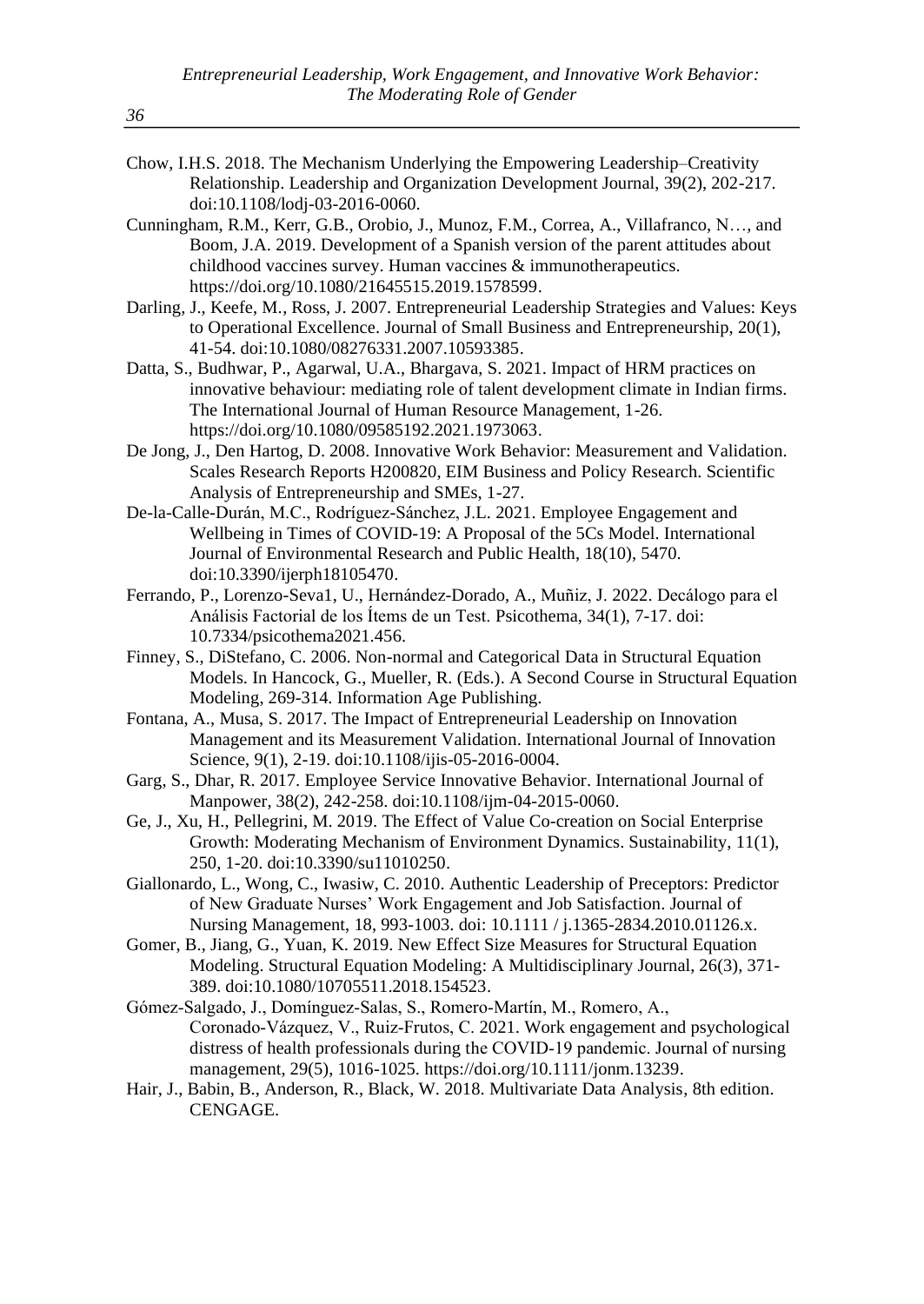- Hair, J., Babin, B., Krey, N. 2017. Covariance-Based Structural Equation Modeling in the Journal of Advertising: Review and Recommendations. Journal of Advertising, 46(1), 163-177.
- Hair, J., Sarstedt, M., Ringle, C., Gudergan, S. 2017. Advanced Issues in Partial Least Squares Structural Equation Modeling (PLS-SEM). Thousand Oaks, CA: Sage.
- Hakanen, J.J., Rouvinen, P., Ylhäinen, I. 2021. The Impact of Work Engagement on Future Occupational Rankings, Wages, Unemployment, and Disability Pensions: A Register-Based Study of a Representative Sample of Finnish Employees. Sustainability, 13(4), 1626, 1-19. doi:10.3390/su13041626.
- Hernaus, T., Maric, M., Černe, M. 2019. Age-Sensitive Job Design Antecedents of Innovative Work Behavior: The Role of Cognitive Job Demands. Journal of Managerial Psychology, 34(5), 368-382. doi:10.1108/jmp-10-2018-0478.
- Hu, L., Bentler, P. 1999. Cutoff Criteria for Fit Indexes in Covariance Structure Analysis: Conventional Criteria versus New Alternatives. Structural Equation Modeling, 6, 1- 55. doi:10.1080/10705519909540118.
- IBM Corp. 2019. IBM SPSS Statistics for Windows, Version 26.0. Armonk, NY: IBM Corp.
- Iqbal, A., Nazir, T., Ahmad, M. 2022. Entrepreneurial Leadership and Employee Innovative Behavior: An Examination through Multiple Theoretical Lenses. European Journal of Innovation Management, 25(1), 173-190. https://doi.org/10.1108/EJIM-06-2020- 0212.
- Janssen, O. 2000. Job Demands, Perceptions of Effort–Reward Fairness, and Innovative Work Behavior. Journal of Occupational and Organizational Psychology, 73(3), 287-302. https://doi.org/10.1348/096317900167038.
- Kahn, W. 1990. Psychological Conditions of Personal Engagement and Disengagement at Work. Academy of Management Journal, 33(4), 692-724. doi:10.2307/256287.
- Kanter, R. 1988. When a Thousand Flowers Bloom: Structural, Collective, and Social Conditions for Innovation in Organizations. In: B. Staw, L. Cummings (Eds.), Research in Organizational Behavior, 16, 169-211. JAI Press.
- Karatepe, O.M., Rezapouraghdam, H., Assannia, R. 2020. Job Insecurity, Work Engagement and Their Effects on Hotel Employees' Non-green and Nonattendance Behaviors. International Journal of Hospitality Management, 87(102472), 1-12. doi: 10.1016/j.ijhm.2020.102472.
- Kimbu, A.N., De Jong, A., Adam, I., Ribeiro, M.A., Afenyo-Agbe, E., Adeola, O., Figueroa-Domecq, C. 2021. Recontextualising Gender in Entrepreneurial Leadership. Annals of Tourism Research, 88(103176), 1-12. doi: 10.1016/j.annals.2021.103176.
- Kline, R. 2016. Principles and Practice of Structural Equation Modeling, 4th edition. New York: Guilford Press.
- Knezović, E., Drkić, A. 2020. Innovative Work Behavior in SMEs: The Role of Transformational Leadership. Employee Relations, 43(2), 398-415. [https://doi.org/10.1108/ER-03-2020-0124.](https://doi.org/10.1108/ER-03-2020-0124)
- Kwon, K., Kim, T. 2020. An integrative literature review of employee engagement and innovative behavior: Revisiting the JD-R model. Human Resource Management Review, 30(2). https://doi.org/10.1016/j.hrmr.2019.100704.
- Leal, S., Salomón, J., Rivera, J. 2021. Impact of Authentic Leadership on Work Engagement and Organizational Citizenship Behavior: The Meditating Role of Motivation for Work. International Journal of Economics and Business Administration, 9(3), 3-31. doi: 10.35808/ijeba/716.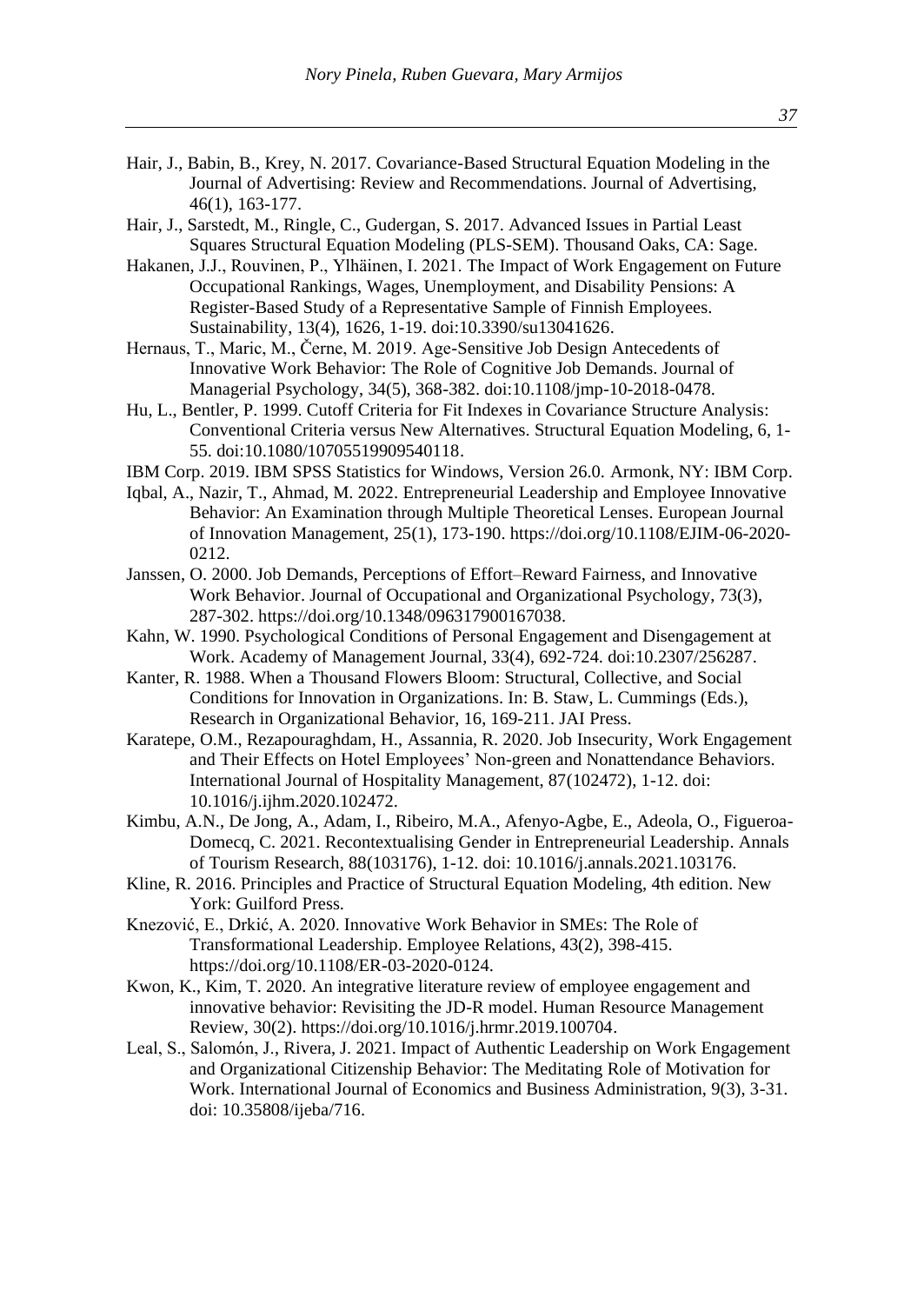- Li, C., Makhdoom, H., Asim, S. 2020. Impact of Entrepreneurial Leadership on Innovative Work Behavior: Examining Mediation and Moderation Mechanisms. Psychology Research and Behavior Management, 13, 105-118. doi:10.2147/PRBM.S236876.
- Lisbona, A., Palaci, F., Salanova, M., Frese, M. 2018. The Effects of Work Engagement and Self-Efficacy on Personal Initiative and Performance. Psicothema, 30(1), 89-96. doi: 10.7334/psicothema2016.245.
- Liu, J., Zhou, X., Wang, Q. 2022. The influence of entrepreneurial leadership on employee improvisation in new ventures: based on cognitive-affective processing system framework. Kybernetes. https://doi.org/10.1108/K-10-2021-0933.
- MacCallum, R., Browne, M., Sugawara, H. 1996. Power Analysis and Determination of Sample Size for Covariance Structure Modeling of Fit Involving a Particular Measure of Model. Psychological Methods, 13(2), 130-149. https://doi.org/10.1037/1082-989X.1.2.130.
- MacCallum, R., Widaman, K., Preacher, K., Hong, S. 2001. Sample Size in Factor Analysis: The Role of Model Error. Multivariate Behavioral Research, 36(4), 611-637. https://doi.org/10.1207/S15327906MBR3604\_06.
- Mardia, K. 1970. Measures of Multivariate Skewness and Kurtosis with Applications. Biometrika, 57(3), 519-530. doi: 10.1093/biomet/57.3.519.
- Mehmood, M.S., Jian, Z., Akram, U., Tariq, A. 2021. Entrepreneurial Leadership: The Key to Develop Creativity in Organizations. Leadership & Organization Development Journal, 1-20. doi: 10.1108/LODJ-01-2020-0008.
- Montani, F., Vandenberghe, C., Khedhaouria, A., Courcy, F. 2019. Examining the Inverted U-Shaped Relationship between Workload and Innovative Work Behavior: The Role of Work Engagement and Mindfulness. Human Relations, 73(1), 59-93. doi:10.1177/0018726718819055.
- Mulligan, R., Ramos, J., Martín, P., Zornoza, A. 2021. Inspiriting Innovation: The Effects of Leader-Member Exchange (LMX) on Innovative Behavior as Mediated by Mindfulness and Work Engagement. Sustainability, 13, 5409. [https://doi.org/10.3390/su13105409.](https://doi.org/10.3390/su13105409)
- Neuber, L., Englitz, C., Schulte, N., Forthmann, B., Holling, H. 2022. How work engagement relates to performance and absenteeism: a meta-analysis. European Journal of Work and Organizational Psychology, 31(2), 292-315. https://doi.org/10.1080/1359432X.2021.1953989.
- Newman, A., Neesham, C., Manville, G., Tse, H.H.M. 2017. Examining the Influence of Servant and Entrepreneurial Leadership on the Work Outcomes of Employees in Social Enterprises. International Journal of Human Resource Management, 29(20), 1-22. doi:10.1080/09585192.2017.1359792.
- Newman, A., Tse, H.H.M., Schwarz, G., Nielsen, I. 2018. The Effects of Employees' Creative Self-efficacy on Innovative Behavior: The Role of Entrepreneurial Leadership. Journal of Business Research, 89, 1-9. doi: 10.1016/j.jbusres.2018.04.001.
- Ngoasong, M.Z., Kimbu, A.N. 2019. Why Hurry? The Slow Process of High Growth in Women‐Owned Businesses in a Resource‐Scarce Context. Journal of Small Business Management, 57(1), 40-58. [https://doi.org/10.1111/jsbm.12493.](https://doi.org/10.1111/jsbm.12493)
- Nguyen, P.V., Huynh, H.T.N., Lam, L.N.H., Le, T.B., Nguyen, N.H.X. 2021. The impact of entrepreneurial leadership on SMEs' performance: the mediating effects of organizational factors. Heliyon, 7(6). e07326.https://doi.org/10.1016/j.heliyon.2021.e07326.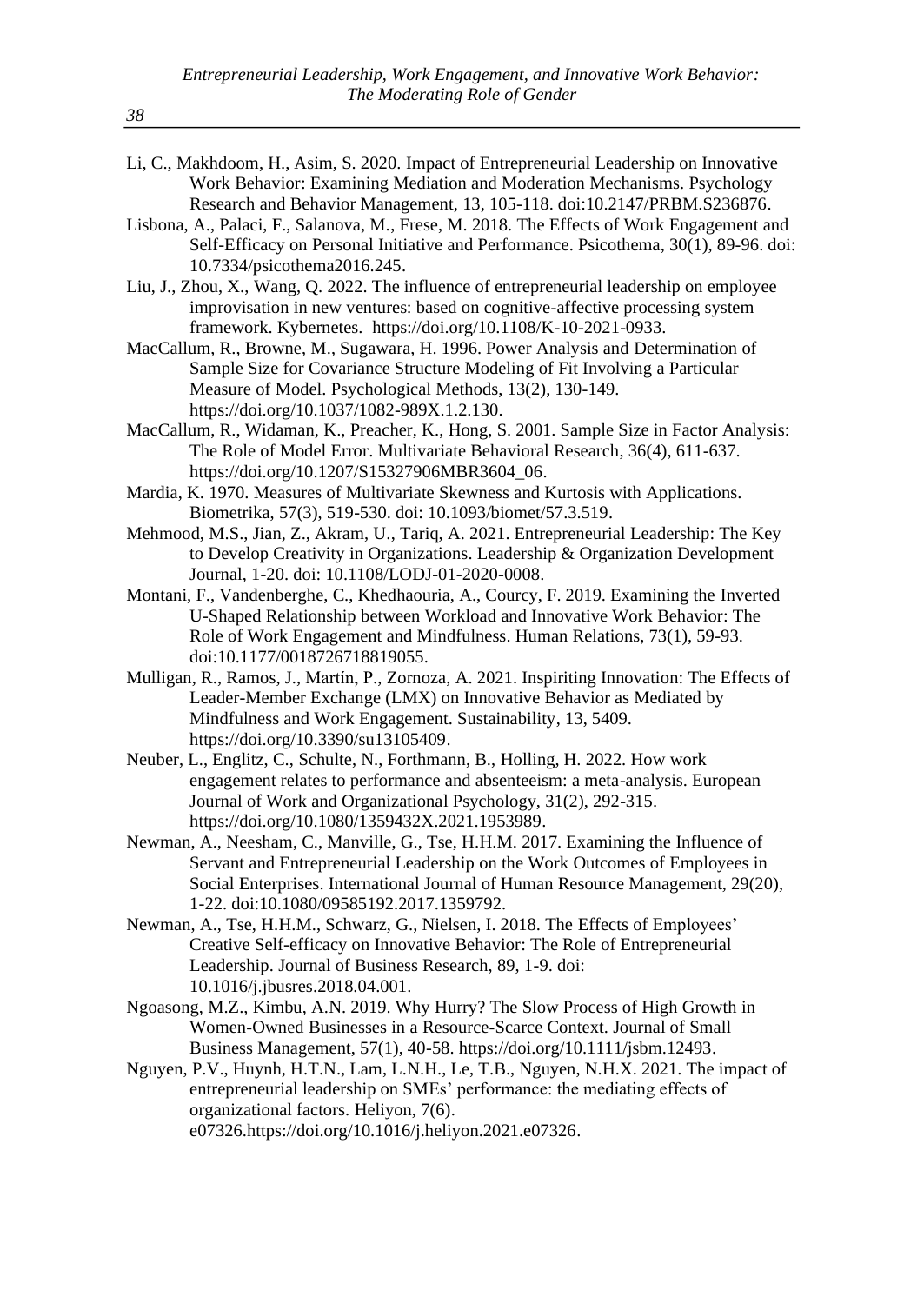- Oh, J., Cho, D., Lim, D.H. 2018. Authentic Leadership and Work Engagement: The Mediating Effect of Practicing Core Values. Leadership & Organization Development Journal, 39(2), 276-290. doi:10.1108/lodj-02-2016-0030.
- Park, Y.K., Song, J.H., Yoon, S.W., Kim, J. 2014. Learning Organization and Innovative Behavior. European Journal of Training and Development, 38(1/2), 75-94. doi:10.1108/ejtd-04-2013-0040.
- Rahmadani, V.G., Schaufeli, W.B. 2022. Engaging Leadership and Work Engagement as moderated by "Diuwongke": An Indonesian study. The International Journal of Human Resource Management, 33(7), 1267-1295. doi: 10.1080/09585192.2020.1799234.
- Reina-Tamayo, A.M., Bakker, A.B., Derks, D. 2018. The work engagement–performance link: an episodic perspective. Career Development International, 23(5), 478-496. doi:10.1108/cdi-10-2017-0179.
- Renko, M., El Tarabishy, A., Carsrud, A.L., Brännback, M. 2015. Understanding and Measuring Entrepreneurial Leadership Style. Journal of Small Business Management, 53(1), 54-74. doi:10.1111/jsbm.12086.
- Reuvers, M., van Engen, M.L., Vinkenburg, C.J., Wilson-Evered, E. 2008. Transformational Leadership and Innovative Work Behaviour: Exploring the Relevance of Gender Differences. Creativity and Innovation Management, 17(3), 227-244. doi:10.1111/j.1467-8691.2008.00487.x.
- Saeed, B.B., Afsar, B., Cheema, S., Javed, F. 2018. Leader–Member Exchange and Innovative Work Behavior: The Role of Creative Process Engagement, Core Selfevaluation, and Domain Knowledge. European Journal of Innovation Management, 22(1), 105-124. doi: 10.1108/EJIM-11-2017-0158.
- Salessi, S. 2021. Comportamiento innovador en el trabajo: Análisis factorial confirmatorio de la Escala de Janssen. Interdisciplinaria, 38(1), 7-21. http://dx.doi.org/10.16888/interd.2021.38.1.1.
- Schaufeli, W.B. 2015. Engaging Leadership in the Job Demands–Resources Model. Career Development International, 20(5), 446-463. doi:10.1108/cdi-02-2015-0025.
- Schaufeli, W. 2021. Engaging Leadership: How to Promote Work Engagement? Frontiers in psychology, 12. doi: 10.3389/fpsyg.2021.754556.
- Schaufeli, W., Bakker, A. 2003. Utrecht Work Engagement Scale: Preliminary Manual. Occupational Health Psychology Unit, Utrecht University. Retrieved from: https://www.wilmarschaufeli.nl/publications/Schaufeli/Test%20Manuals/Test\_manu al\_UWES\_English.pdf.
- Schaufeli, W.B., Bakker, A.B. 2004. Job Demands, Job Resources, and Their Relationship with Burnout and Engagement: A Multi-Sample Study. Journal of Organizational Behavior, 25(3), 293-315. doi:10.1002/job.248.
- Schaufeli, W.B., Salanova, M., González-Romá, V., Bakker, A.B. 2002. The Measurement of Engagement and Burnout: A Two Sample Confirmatory Factor Analytic Approach. Journal of Happiness, 3(1), 71-92. doi:10.1023/A:1015630930326.
- Shujahat, M., Ali, B., Nawaz, F., Durst, S., Kianto, A. 2018. Translating the Impact of Knowledge Management into Knowledge-Based Innovation: The Neglected and Mediating Role of Knowledge Worker Satisfaction. Human Factors and Ergonomics in Manufacturing and Service Industries, 28(4), 200-212. https://doi.org/10.1002/hfm.20735.
- Verma, J., Verma, P. 2020. Determining Sample Size and Power in Research Studies. A Manual for Researchers. Springer Nature Singapore Pte Ltd. [https://doi.org/10.1007/978-981-15-5204-5.](https://doi.org/10.1007/978-981-15-5204-5)